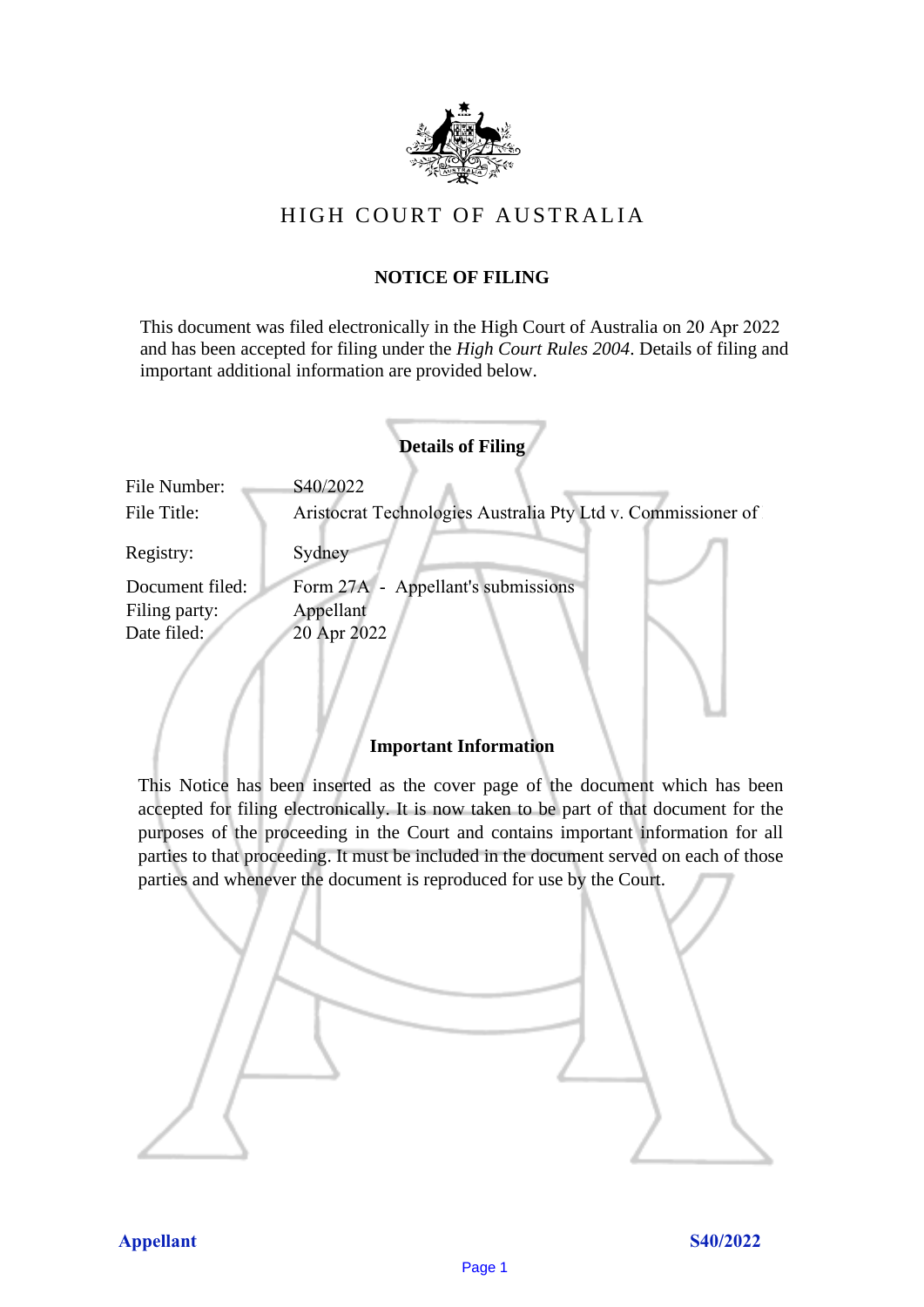# IN THE HIGH COURT OF AUSTRALIA IN THE HIGH COURT OF AUSTRALIA SYDNEY REGISTRY SYDNEY REGISTRY

# BETWEEN: **ARISTOCRAT TECHNOLOGIES AUSTRALIA PTY LTD** BETWEEN: ARISTOCRAT TECHNOLOGIES AUSTRALIA PTY LTD **ACN 001 660 715** ACN 001 660 715

Appellant Appellant

and and

#### **COMMISSIONER OF PATENTS** COMMISSIONER OF PATENTS

Respondent Respondent

#### **APPELLANT'S SUBMISSIONS** APPELLANT'S SUBMISSIONS

#### **Part I: Suitable for publication** Part I: Suitable for publication

1. This submission is in a form suitable for publication on the internet. 1. This submission is in <sup>a</sup> form suitable for publication on the internet.

## **Part II: Issues presented by the appeal** Part II: Issues presented by the appeal

- 2. This Court in *National Research Development Corporation v Commissioner of Patents*  This Court in National Research Development Corporation v Commissioner of Patents (1959) 102 CLR 252 (*NRDC*), *Apotex Pty Limited v Sanofi-Aventis Australia Pty Limited*  (1959) 102 CLR 252 (NRDC), Apotex Pty Limited vSanofi-Aventis Australia Pty Limited 2.
- 20 (2013) 253 CLR 284 and *D'Arcy v Myriad Genetics Inc* (2015) 258 CLR 334 identified (2013) 253 CLR 284 and D'Arcy v Myriad Genetics Inc (2015) 258 CLR 334 identified the general principles to be applied to determine if a claimed invention is patent eligible the general principles to be applied to determine if <sup>a</sup> claimed invention is patent eligible subject matter, that is, if it falls within the concept of a manner of manufacture (**MM**) subject matter, that is, if it falls within the concept of <sup>a</sup> manner of manufacture (MM) within s 18 of the *Patents Act 1990* (Cth). This appeal raises the following issues: within <sup>s</sup> <sup>18</sup> of the Patents Act 1990 (Cth). This appeal raises the following issues: 20
- (a) Do the general principles of MM, identified in *NRDC*, *Apotex* and *Myriad*, and applied by the Full Federal Court (**FFC**) in *CCOM Pty Ltd v Jiejing Pty Ltd* applied by the Full Federal Court (FFC) in CCOM Pty Ltd v Jiejing Pty Ltd (1994) 51 FCR 260 and *Grant v Commissioner of Patents* (2006) 154 FCR 62, apply to an invention implemented utilising a computer (including a machine of apply to an invention implemented utilising <sup>a</sup> computer (including a machine of particular construction that includes computer components)? particular construction that includes computer components)? IN THE HIGH COURT OF AUSTRALIA FROM COGNES ALSTRALIA FIVENTS SUBMISSIONS ASSEMINATE REVIEWS:<br>
SYDNEY REGISTIVE ARENT TECHNOLOGIES ALSTRALIA PTY LTD<br>
ACROVITY REGISTIVE ARENT SUBMISSIONS ARENT PATENTS Reprodent<br>
For the Sh
- (b) Alternatively, is the patent eligibility of a "computer-implemented invention" to (b) Alternatively, is the patent eligibility of a "computer-implemented invention" to 30 be determined, contrary to *NRDC, Apotex, Myriad*, *CCOM* and *Grant*, by asking be determined, contrary to NRDC, Apotex, Myriad, CCOM and Grant, by asking

Date of document: 20 April 2022 Date of document: 20 April 2022 Filed by Gilbert + Tobin on behalf of the appellant Filed by Gilbert + Tobin on behalf of the appellant

30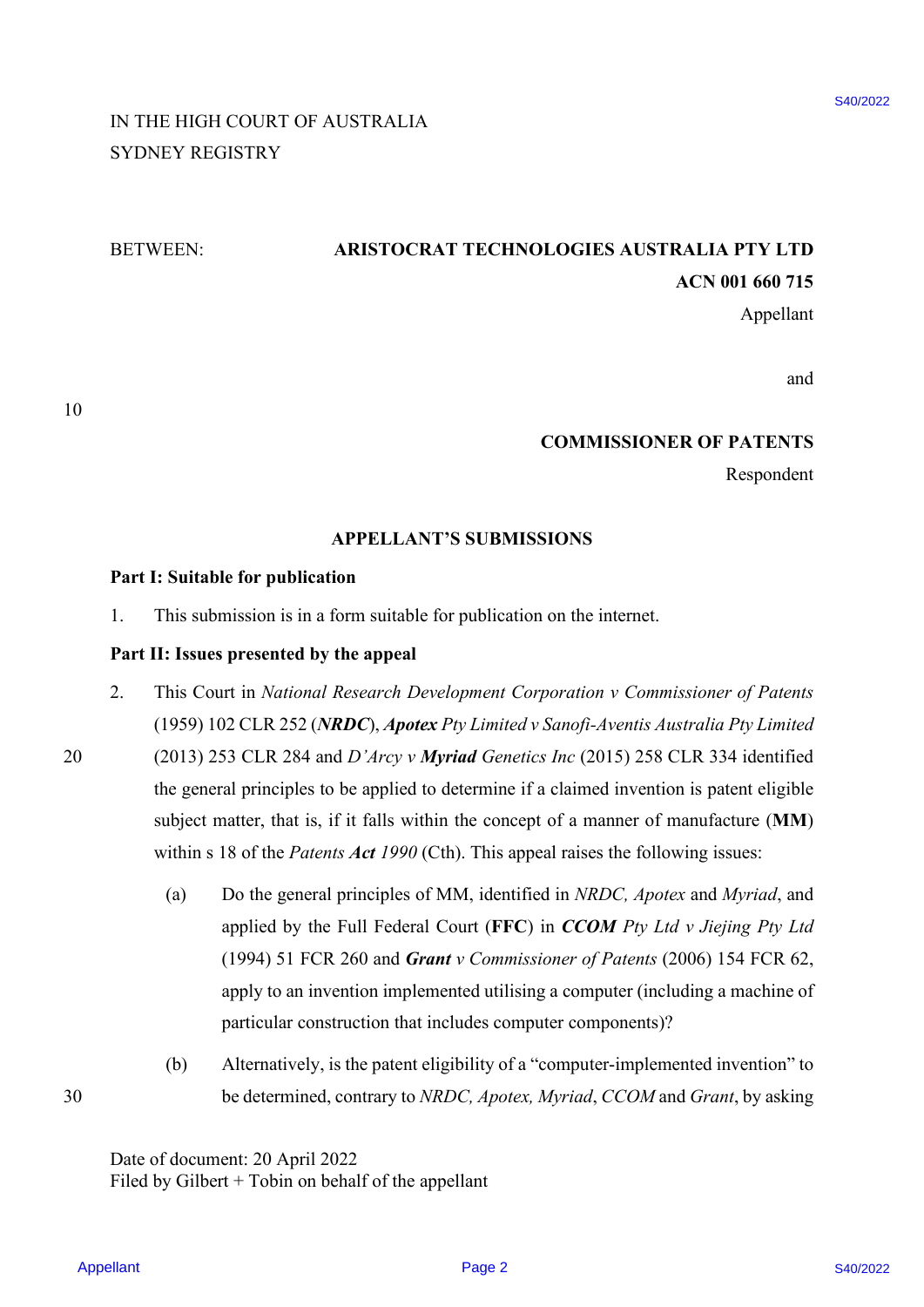whether it involves an advance in computer, or any other, technology? Does whether it involves an advance in computer, or any other, technology? Does this wrongly cause the enquiry into MM to overlap with the separate inquiries this wrongly cause the enquiry into MM to overlap with the separate inquiries into novelty and inventive/innovative step under ss 18(1)-(1A) of the *Act*? into novelty and inventive/innovative step under ss 18(1)-(1A) of the Act?

(c) Does *Myriad* support an identification of the invention for the purpose of (c) Does Myriad support an identification of the invention for the purpose of determining whether it is a MM, other than by reference to the language of the determining whether it is <sup>a</sup> MM, other than by reference to the language of the claims defining it, read in the context of the body of the specification? claims defining it, read in the context of the body of the specification?

# **Part III:** *Judiciary Act 1903* **(Cth)** Part II: Judiciary Act <sup>1903</sup> (Cth)

3. The appellant does not consider that notice should be given under s 78B of the *Judiciary*  3. The appellant does not consider that notice should be given under <sup>s</sup> 78B of the Judiciary *Act 1903* (Cth). Act 1903 (Cth).

-2- -2-

#### 10 **Part IV: Citations** <sup>10</sup> <sup>+</sup> Part IV: Citations

- 4. The principal reasons of the primary judge (Burley J) are published as *Aristocrat*  4. The principal reasons of the primary judge (Burley J) are published as Aristocrat *Technologies Australia Pty Limited v Commissioner of Patents* (2020) 382 ALR 400; Technologies Australia Pty Limited vyCommissioner of Patents (2020) 382 ALR 400; (2020) 153 IPR 11; [2020] FCA 778 (**PJ**). His Honour's supplementary reasons dealing (2020) 153 IPR 11; [2020] FCA 778 (PJ). His Honour's supplementary reasons dealing with costs are published as *Aristocrat Technologies Australia Pty Limited v*  with costs are published as Aristocrat Technologies Australia Pty Limited v *Commissioner of Patents (No 2)* (2020) 155 IPR 454; [2020] FCA 974.
- 5. The reasons of the Full Court (Middleton, Perram and Nicholas JJ) are published as The reasons of the Full Court (Middleton, Perram and Nicholas JJ) are published as *Commissioner of Patents v Aristocrat Technologies Australia Pty Ltd* (2021) 396 ALR Commissioner of Patents v Aristocrat Technologies Australia Pty Ltd (2021) 396 ALR 380; (2021) 163 IPR 231; [2021] FCAFC 202 (**FCJ**). 380; (2021) 163 IPR 231; [2021] FCAFC 202 (FCJ).

#### **Part V: Relevant facts** Part V: Relevant facts

- 20 6. The innovation patents in suit have a priority date of 11 August 2014 (PJ [6]; CAB 10). The innovation patents in suit have <sup>a</sup> priority date of <sup>11</sup> August 2014 (PJ [6]; CAB 10).They were examined and the inventions held to be novel and innovative, but not a MM. They were examined and the inventions held to be novel and innovative, but not a MM. On 5 July 2018, following a hearing, the Commissioner's delegate affirmed the finding On <sup>5</sup> July 2018, following a hearing, the Commissioner's delegate affirmed the finding on MM, on the basis that the inventions were schemes, being game rules (*Aristocrat Technologies Australia Pty Limited* [2018] APO 45, [67]; PJ [74], [99]; CAB 27, 35). Technologies Australia Pty Limited [2018] APO 45, [67]; PJ [74], [99]; CAB 27, 35). whether it involves an advance in computer, or any other, technology? Doca<br>
this worrely come the mappir win MM in o werthy with the sequents window<br>
into avoidy and investible in a MM choice that the sequence of<br>
10) Doc 20 6.
	- 7. In these proceedings, the parties agreed to use claim 1 of innovation patent application In these proceedings, the parties agreed to use claim | of innovation patent application 2016101967 (**967 Patent**) as an exemplar, as described at PJ [8] (CAB 10). Claim 1 of 2016101967 (967 Patent) as an exemplar, as described at PJ [8] (CAB 10). Claim 1 ofthe 967 Patent is set out at PJ [69] (CAB 25-6) and FCJ [6] (CAB 71), and concerns "*[a]*  the 967 Patent is set out at PJ [69] (CAB 25-6) and FCJ [6] (CAB 71), and concerns "/a/ *gaming machine*" (**EGM**), with identified "*hardware, firmware and software*  gaming machine' (EGM), with identified "hardware, firmware and\_ software *components*" (PJ [96]; CAB 34). A copy of the 976 Patent is at AFM 4-33. components" (PJ [96]; CAB 34). A copy of the 976 Patent is at AFM 4-33. 7.
- 30 8. It was common general knowledge, at the priority date, that: "*an EGM was a physical*  It was common general knowledge, at the priority date, that: "an EGM was a physical device" (PJ [30]; CAB 15); EGMs were "distinguished from each other by the way in 30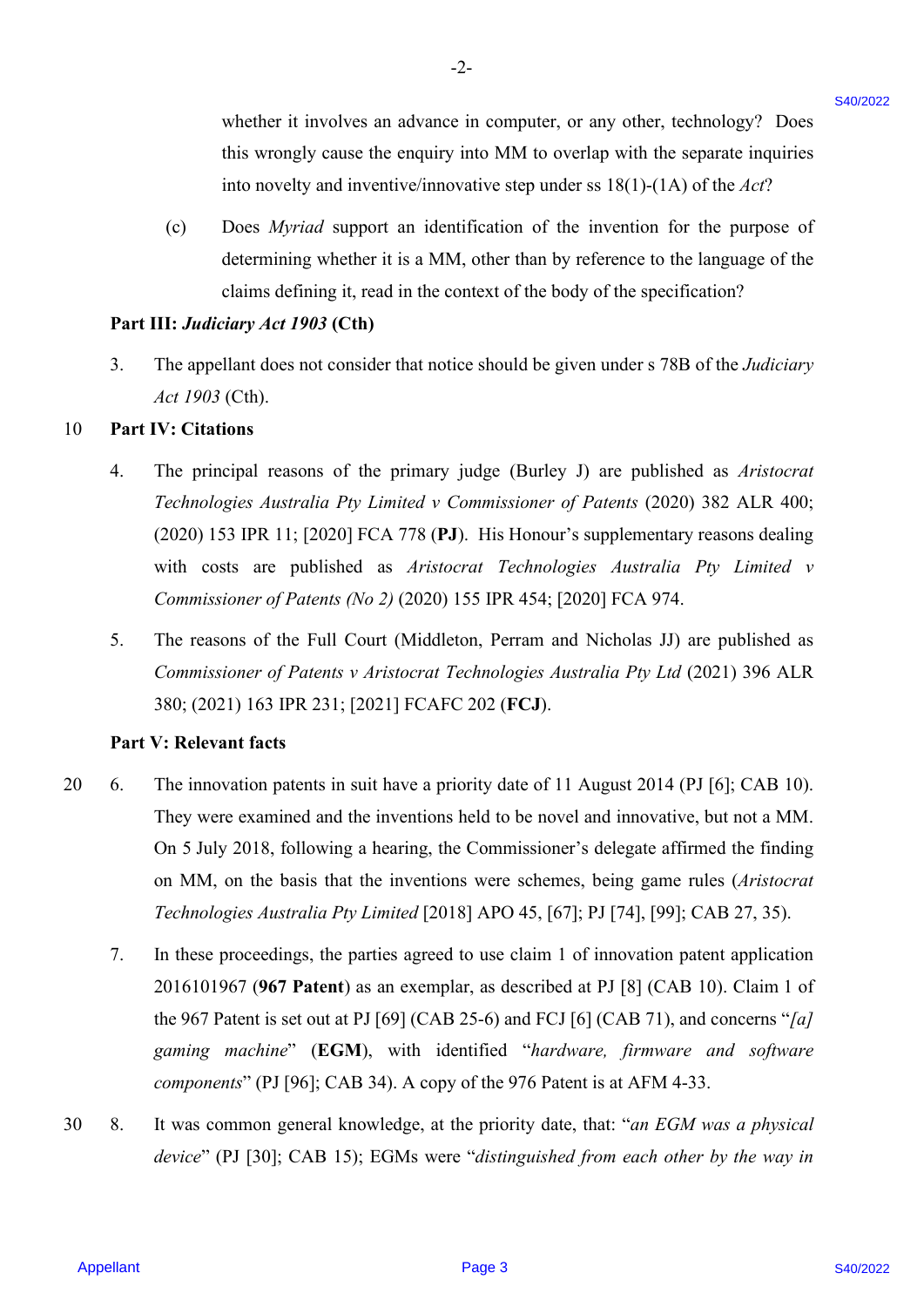*which features were introduced to utilise the physical or hardware components to provide*  which features were introduced to utilise thephysical or hardware components toprovide different products" (PJ [31]; CAB 16); EGMs commonly consisted of five reels which defined the order in which symbols appeared (PJ [32], [39]; CAB 16, 17); and EGMs defined the order in which symbols appeared (PJ [32], [39]; CAB 16, 17); and EGMs were highly regulated and had to comply with the ANZ Gaming Machine National were highly regulated and had to comply with the ANZ Gaming Machine National Standard's requirements regarding cash input systems, credit metering, and the proportion Standard's requirements regarding cash input systems, credit metering, and the proportion of money "returned to players" (PJ [45], [97]; CAB 19, 35). of money "returned to players" (PJ [45], [97]; CAB 19, 35).

- 9. As at 26 February 2019, the appellant (and a related entity) had obtained the grant of 611 As at 26 February 2019, the appellant (and <sup>a</sup> related entity) had obtained the grant of 611 standard patents in Australia that are similar to the 967 patent and over 950 gaming standard patents in Australia that are similar to the 967 patent and over 950 gaming patents had been granted to the appellant's competitors (PJ [11]; CAB 10-11). patents had been granted to the appellant's competitors (PJ [11]; CAB 10-11).
- 10 10. On 5 June 2020, the primary judge allowed an appeal from the delegate's decision, On <sup>5</sup> June 2020, the primary judge allowed an appeal from the delegate's decision, applied the principles identified in *NRDC* and *Myriad*, and held that claim 1 of the 967 applied the principles identified in NRDC and Myriad, and held that claim <sup>1</sup> of the 967 Patent is not a mere scheme and is a MM (PJ [86], [95], [98]; CAB 31, 33, 35). Patent is not a mere scheme and is <sup>a</sup> MM (PJ [86], [95], [98]; CAB 31, 33, 35). 10.
	- 11. On 19 November 2021, Middleton and Perram JJ (**FFC majority**) allowed an appeal, On 19 November 2021, Middleton and Perram JJ (FFC majority) allowed an appeal, held that the "*general principles of patentability*" do not apply (FCJ [26]-[27]) and held that claim 1 of the 967 Patent is not a MM because it cannot "*be described as an advance* in computer technology" (FCJ [63 and heading]-[65]; CAB 88). Nicholas J dissented, and would have remitted to the primary judge for consideration whether claim 1 makes a and would have remitted to the primary judge for consideration whether claim <sup>1</sup> makes <sup>a</sup> technical contribution to *gaming technology* (FCJ [142], [144]; CAB 111, 112). technical contribution to gaming technology (FCJ [142], [144]; CAB 111, 112). 11.

#### **Part VI: Outline of argument** Part VI: Outline of argument

#### 20 *Summary* 20 Summary

- 12. It has long been accepted that mere schemes (plans or methods) are not patentable subject matter. The Commissioner asserted that the claimed invention is *"a scheme or set of*  matter. The Commissioner asserted that the claimed invention is "a scheme or set of *rules*" (PJ [78]; CAB 29). Burley J was correct in considering that question first (and answering it in the negative). The FFC erred in rejecting this approach. 12.
- answering it in the negative). The FFC erred in rejecting this approach.<br>13. The primary judge's second question correctly recognises that a mere scheme is not automatically ineligible to be a MM. A claimed invention may, nevertheless, constitute automatically ineligible to be a MM. A claimed invention may, nevertheless, constitute an artificially-created state of affairs of economic utility. However, the content of Burley an artificially-created state of affairs of economic utility.However, the content of Burley J's second question, which asks *"whether the computer-implemented method is one*  J's second question, which asks "whether the computer-implemented method is one where *invention* lay in the computerisation of the method" (emphasis added), reflects the 30 extent to which previous FFCs have fallen into error in assessing whether computer-extent to which previous FFCs have fallen into error in assessing whether computerimplemented inventions are a MM. The correct question is whether, notwithstanding that implemented inventions are a MM. The correct question is whether, notwithstanding that which formats were introduced to saline deploted or kathour components to provide<br>algonous produced condition, which (WAL ENT (WAL controllers) to the set of which set of the set of the set of the set of the set of the se 13.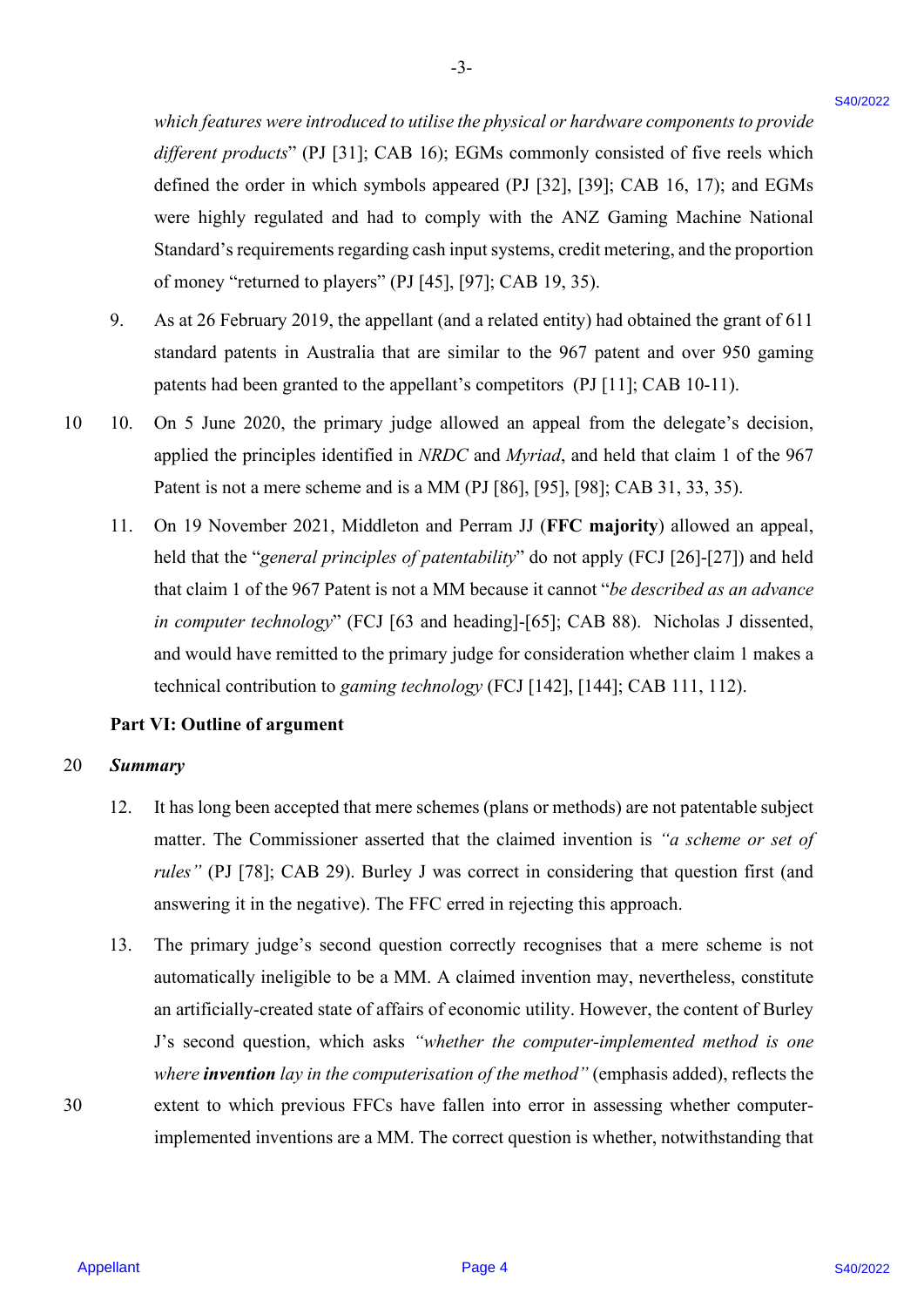an invention may involve a mere scheme (which is not this case), that invention an invention may involve <sup>a</sup> mere scheme (which is not this case), that invention nevertheless involves something more, perhaps in its implemention, that renders it a MM. nevertheless involves something more, perhaps in its implemention, that renders it <sup>a</sup> MM.

14. As discussed below, recent FFCs have erred in (a) construing claims by focusing upon As discussed below, recent FFCs have erred in (a) construing claims by focusing upon those integers thought to be "inventive" or "novel" to the exclusion of other integers; (b) those integers thought to be "inventive" or "novel" to the exclusion of other integers; (b) creating fetters on the patentability of computer-implemented inventions; and (c) drawing creating fetters on the patentability of computer-implemented inventions; and (c) drawing statements from EU and US cases, without the necessary caution identified by this Court statements from EU and US cases, without the necessary caution identified by this Court given the different legislation and jurisprudence in those jurisdictions. given the different legislation and jurisprudence in those jurisdictions. 14.

-4- -4-

15. The FFC majority's decision in this case is the culmination of a combination of these errors. It wrongly merged the two questions identified by Burley J. It treated statements errors. It wrongly merged the two questions identified by Burley J. It treated statements 10 in recent FFC decisions as though they are statutes and used them to create a bright line in recent FFC decisions as though they are statutes and used them to create <sup>a</sup> bright line test. Nicholas J, in dissent, rejected the FFC majority's bright line test, but erred in test. Nicholas J, in dissent, rejected the FFC majority's bright line test, but erred in rejecting Burley J's analysis, in particular by failing properly to construe the claim. rejecting Burley J's analysis, in particular by failing properly to construe the claim. 15.

## The general principles of patent eligibility

- 16. In *NRDC*, this Court explained that the enquiry into patentable subject matter involves an enquiry into "the breadth of the concept which the law has developed" (NRDC 269) and that "*a widening conception of the notion has been a characteristic of the growth of patent*  that "a widening conception ofthe notion has been a characteristic ofthe growth ofpatent *law*" (*NRDC* 270). This Court has eschewed any attempt to place on the concept of MM law" (NRDC 270). This Court has eschewed any attempt to place on the concept of MM "the fetters of an exact verbal formula" (*NRDC* 271) and held that "[t]he right question is: "is this a proper subject of letters patent according to the principles which have been 20 developed for the application of s. 6 of the Statute of Monopolies?"" (*NRDC* 269). This Court explained that "*the true concept*" of MM has "*two essential qualities*", namely, Court explained that "the true concept' of MM has "two essential qualities", namely, there must be "*an artificially created state of affairs*" and "*the significance*" of the there must be "an artificially created state of affairs" and "the significance" of the invention must be "*economic*" (*NRDC* 277). invention must be "economic" (NRDC 277). an investion may involve a nece soleone (which is not this osse), that investion<br>  $\tau$  research between summarized that in investigating the system is the system of the system of the system is the system of the system of 16.
	- 17. In *Apotex*, Crennan and Kiefel JJ at: In Apotex, Crennan and Kiefel JJ at: 17.
		- (a) [224], [241] emphasised that the concept of MM "*has continually widened*" (see (a) [224], [241] emphasised that the concept of MM "has continually widened" (see also French CJ at [9], [20], [27], [29]); also French CJ at [9], [20], [27], [29]);
- (b)  $[191]$ - $[193]$ ,  $[279]$ - $[280]$  noted acceptance by the government in the 1990 *Act* of IPAC's recommendation not to codify exclusions from MM and, with French IPAC's recommendation not to codify exclusions from MM and, with French CJ [46], [50] and Gageler J [314], rejected the exclusion of methods of medical CJ [46], [50] and Gageler <sup>J</sup> [314], rejected the exclusion of methods of medical 30 treatment from the concept of MM as "*an anomalous qualification on the*  treatment from the concept of MM as "an anomalous qualification on the *principles governing patentability*" (emphasis added); and principles governing patentability" (emphasis added); and

10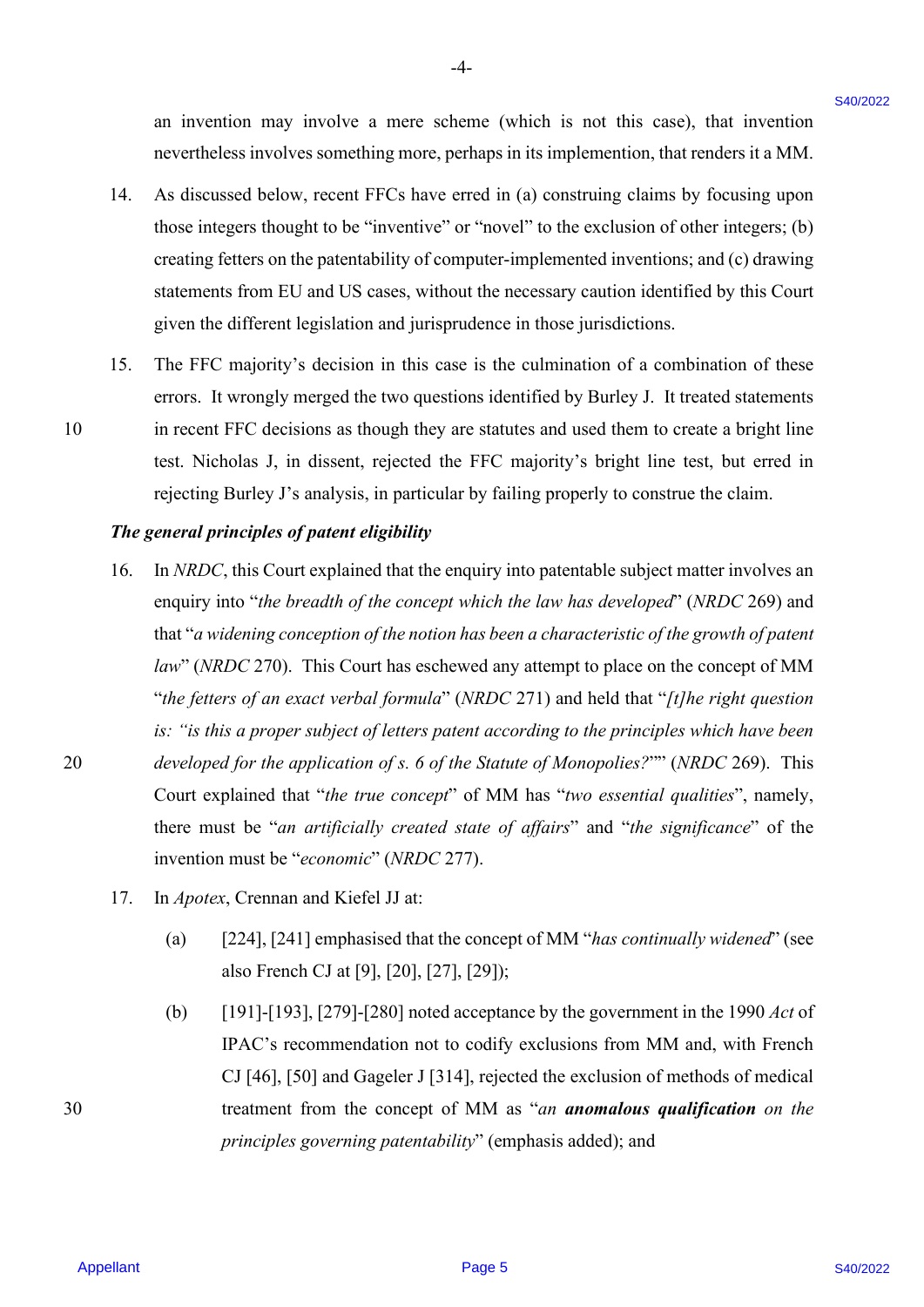(c) [290] rejected "*a reinvigorated attack on novelty, or a suggestion of*  (c) [290] rejected "a reinvigorated attack on novelty, or a suggestion of *obviousness, in the guise of a s 18(1)(a) objection*".

-5- -5-

- 18. In *Myriad*, the plurality explained at: In Myriad, the plurality explained at: 18.
	- (a) [18] that the "*widening conception*" of MM is a "*necessary feature*" of the (a) [18] that the "widening conception" of MM is <sup>a</sup> "necessary feature" of the development of patent law; development of patent law;
	- (b) [26] that the concept of MM was to be understood and developed through the (b) [26] that the concept of MM was to be understood and developed through the modest and constrained role of the courts in the common law tradition spoken modest and constrained role of the courts in the common law tradition spoken of in *Breen v Williams* (1996) 186 CLR 71, 115; and of in Breen v Williams (1996) 186 CLR 71, 115; and
- (c) [28] that the two factors identified in *NRDC* are "*necessary*" to characterisation (c) [28] that the two factors identified in NRDC are "necessary" to characterisation 10 of an invention claimed as a MM, and "*will also ordinarily be sufficient"* of an invention claimed as a MM, and "will also ordinarily be sufficient" (emphasis added) where, as here, the invention falls within the existing (emphasis added) where, as here, the invention falls within the existing boundaries of the concept of MM. boundaries of the concept of MM.
	- 19. This Court has established the following principles in respect of MM. This Court has established the following principles in respect of MM. 19.
	- 20. First, the principles to be applied, as articulated in *NRDC*, are universal in their First, the principles to be applied, as articulated in NRDC, are universal in their application to technologies falling within the existing bounds of MM (*Myriad* [28]) – application to technologies falling within the existing bounds of MM (Myriad [28]) anomalous exclusions must be rejected (*Apotex* per French CJ [46], [50], Gageler J [314]). anomalous exclusions must berejected (Apotex per French CJ [46], [50], Gageler J [314]). 20.
- 21. Second, "*[e]ach of the grounds of invalidity…is distinct from the others*" (*Lockwood* Second, "/e/ach of the grounds of invalidity...is distinct from the others" (Lockwood *Security Products Pty Limited v Doric Products Pty Limited* (2004) 217 CLR 274, [48], Security Products Pty Limited v Doric Products Pty Limited (2004) 217 CLR 274, [48], citing *CCOM* 291; *Myriad* per Gageler and Nettle JJ [129]-[131]). See also *N.V. Philips*  citing CCOM 291; Myriad per Gageler and Nettle JJ [129]-[131]). See also N.V. Philips 20 *GloeilampenFabrieken v Mirabella International Pty Limited* (1995) 183 CLR 655, 664- GloeilampenFabrieken v Mirabella International Pty Limited (1995) 183 CLR 655, 664- 5; *Advanced Building Systems Pty Limited v Ramset Fasteners (Aust) Pty Limited* (1998) 5; Advanced Building Systems Pty Limited v Ramset Fasteners (Aust) Pty Limited (1998) 194 CLR 171, [40]). 194 CLR 171, [40]). 21.
- 22. Third, the assessment of MM is to be undertaken, as a matter of substance, by reference Third, the assessment of MM is to be undertaken, as <sup>a</sup> matter of substance, by reference to "the subject matter of the claims", having regard to "the utility of the claimed invention" in a field of economic endeavour (*Myriad* [92]-[93], see also [12]-[14]). In each of *NRDC*, *Apotex* and *Myriad*, this Court assessed whether the claimed inventions, not NRDC, Apotex and Myriad, this Court assessed whether the claimed inventions, not specific integers, were a MM. The *Act* is concerned with "*the invention described by the*  specific integers, were a MM. The Act is concerned with "the invention described by the integers of the claim" (Calidad Pty Ltd v Seiko Epson Corporation (2020) 94 ALJR 1044, [66] per Kiefel CJ, Bell and Keane JJ). It is wrong to assess MM by reference to the [66] per Kiefel CJ, Bell and Keane JJ). It is wrong to assess MM by reference to the 30 "novelty conferring" or "inventive" integer of a claimed invention. To adapt the "novelty conferring" or "inventive" integer of a claimed invention. To adapt the observations of this Court in *Ramset* [33] to ss 18(1) and (1A) of the *Act*, "*[n]ovelty and*  observations of this Court in Ramset [33] to ss 18(1) and (1A) of the Act, "/n]ovelty and *obviousness are dealt with specifically and exhaustively*" in sub-paragraph (b). obviousness are dealt with specifically and exhaustively" in sub-paragraph (b). 10) [200] rejected "a reiongeomed attack on morely, or a megasion of  $g^2$  and  $g^2$  and  $g^2$  and  $g^2$  is a significal still in the interference of the proposition of the  $\pi$  is  $\pi$  is  $\pi$  is  $\pi$  is  $\pi$  is  $\pi$  is 22.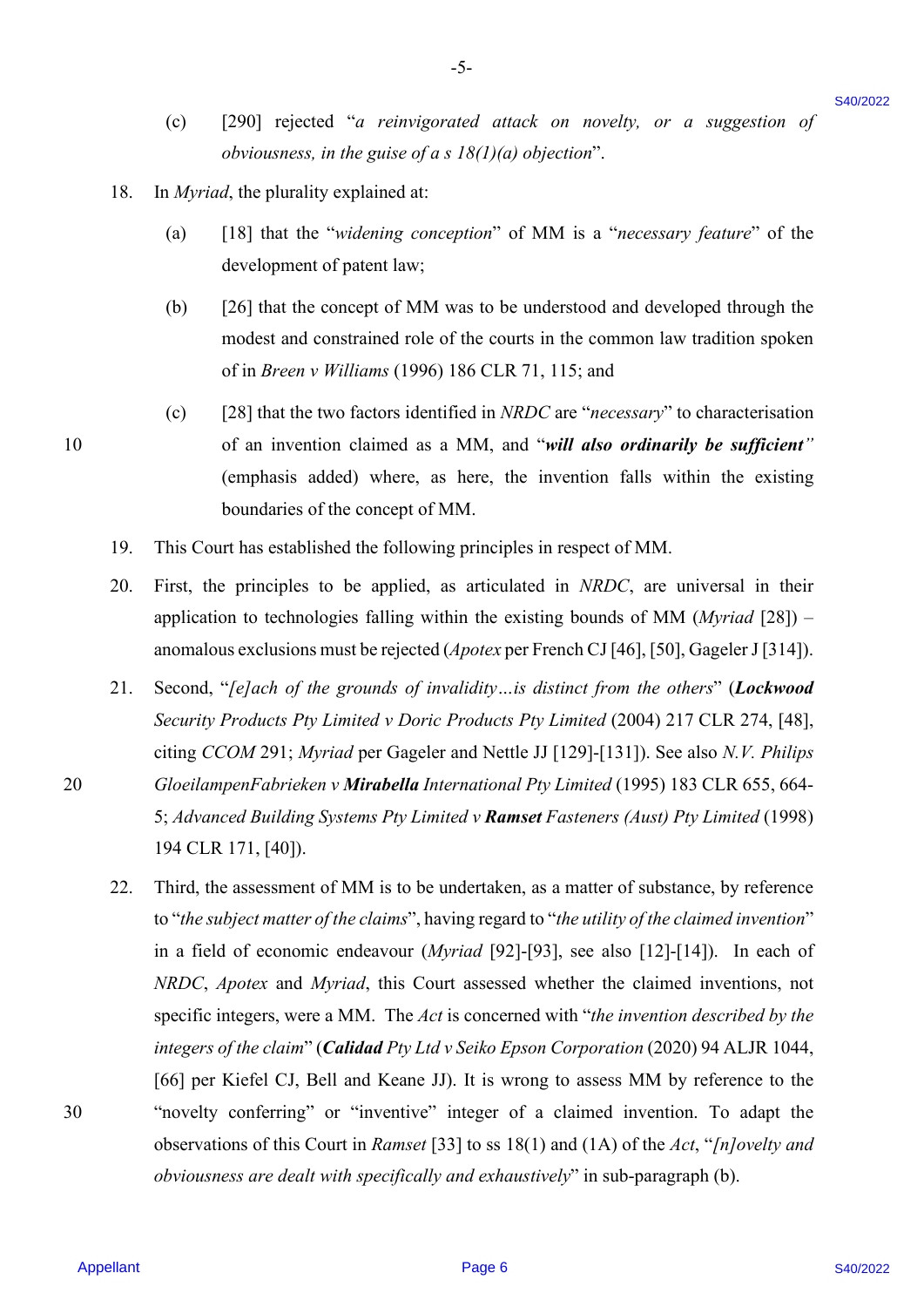### *The general principles apply to inventions which utilise computers, including EGMs* The general principles apply to inventions which utilise computers, including EGMs

23. There is no foundation for "*computer-implemented inventions*" to be treated differently There is no foundation for "computer-implemented inventions" to be treated differently from other categories of patent eligible subject matter. The *Act* contains no reference to from other categories of patent eligible subject matter. The Act contains no reference to "*computer-implemented inventions*" or their exclusion. "computer-implemented inventions" or their exclusion. 23.

-6- -6-

- 24. This Court in *Data Access Corporation v Powerflex Services Pty Limited* (1999) 202 CLR This Court in Data Access Corporation v Powerflex Services Pty Limited (1999) 202 CLR 1 [20] (Gleeson CJ, McHugh, Gummow and Hayne JJ) affirmed the applicability of the 1 [20] (Gleeson CJ, McHugh, Gummow and Hayne JJ) affirmed the applicability of the general principles of patent eligibility to computer-implemented inventions: "*In Australia claims to computer programs which are novel, not obvious and otherwise satisfy the*  claims to computer programs which are novel, not obvious and otherwise satisfy the *Patents Act 1990 (Cth) and which have the effect of controlling computers to operate in*  Patents Act 1990 (Cth) and which have the effect of controlling computers to operate in 10 a particular way, have been held to be proper subject matter for letters patent, as *"achieving an end result which is an artificially created state of affairs of utility in the*  "achieving an end result which is an artificially created state of affairs of utility in the *field of economic endeavour'', within the meaning of [NRDC]*" (citing *CCOM* 295). field of economic endeavour"', within the meaning of[NRDC]" (citing CCOM 295). **The general principles apply to inventions which neither computers, including EGMs<br>
23. There is a formation for "computer-simplement of metodology" for be treated influenced in the metodology of the computer-simplement** 24.
	- 25. As recognised in *CCOM* 292B per Spender, Gummow and Heerey JJ, the filter is not As recognised in CCOM 292B per Spender, Gummow and Heerey JJ, the filter is not whether an invention is "computer-implemented", but whether it is a "*mere scheme*" (see *Grant* [14] per Heerey, Kiefel and Bennett JJ; PJ [100]; CAB 35). This is to be "*gathered*  Grant [14] per Heerey, Kiefel and Bennett JJ; PJ [100]; CAB 35). This is to be "gathered *from the specification itself*" (*Commissioner of Patents v Microcell Limited* (1959) 102 from the specification itself' (Commissioner of Patents v Microcell Limited (1959) <sup>102</sup> CLR 232, 250; *NRDC* 262; *CCOM* 291B; *Mirabella* 665; *Ramset* [38]-[39]). CLR 232, 250; NRDC 262; CCOM 291B; Mirabella 665; Ramset [38]-[39]). 25.
- 26. The FFC in *CCOM*, held that a claim to a "*computer processing apparatus for assembling*  The FFC in CCOM, held that <sup>a</sup> claim to <sup>a</sup> "computer processing apparatusfor assembling *text in Chinese language characters*" was a MM (see the claim at 270C, 295C). The FFC text in Chinese language characters" was <sup>a</sup> MM (see the claim at 270C, 295C). The FFC 20 applied the general principles of patent eligibility identified in *NRDC* (289B-C, 295C). applied the general principles of patent eligibility identified in NRDC (289B-C, 295C). 26.
	- 27. In criticising the primary judge's approach in that matter, the FFC in *CCOM* explained (at 291C, cited with approval by this Court in *Lockwood* [48]) (emphasis added): (at 291C, cited with approval by this Court in Lockwood [48]) (emphasis added): 27.

"*[I]n the 1990 Act, manner of manufacture, novelty, inventiveness and utility are*  "[I]n the 1990 Act, manner of manufacture, novelty, inventiveness and utility are stated as distinct requirements of a patentable invention. Thus, whilst a claim for the ball point pen now would fail for anticipation and obviousness, it would still be a claim for a manner of manufacture. Yet in the present case there are passages in the reasons of the primary judge (at 593) which suggest he was influenced in the determination of the issue as to ``manner of manufacture'' by asking whether what *was claimed involved anything new and unconventional in computer use.*" was claimed involved anything new and unconventional in computer use."

30 28. The FFC in *CCOM* held that it was not relevant to the assessment of MM, that all that a patentee might have done was select a desirable characteristic of a computer and claimed patentee might have done was select a desirable characteristic of a computer and claimed all computers possessing that characteristic (294G-295A). This might be relevant to other all computers possessing that characteristic (294G-295A). This might be relevant to other 30.28.

20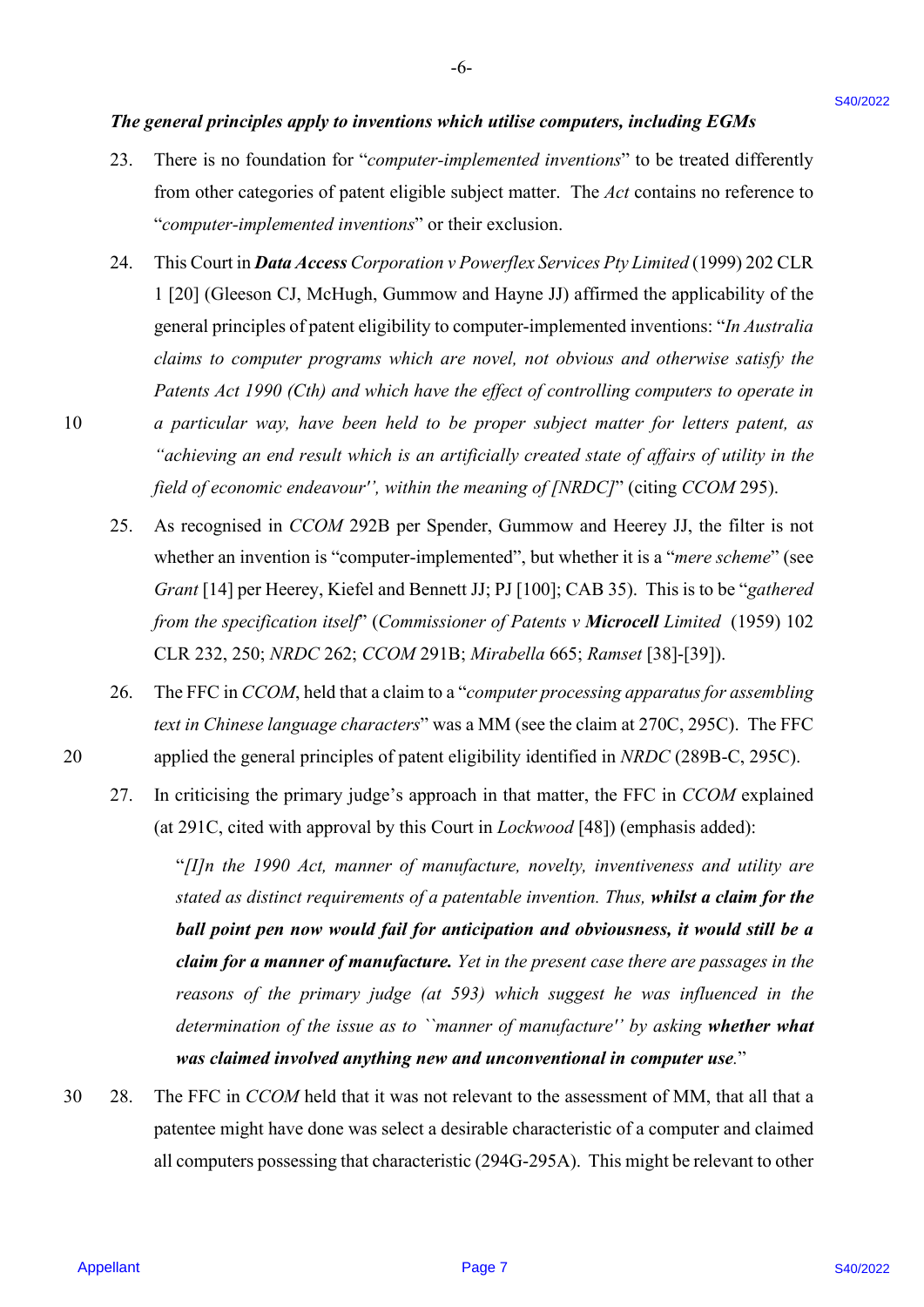grounds of invalidity under the *Act*, but did not give rise to "*an independent ground of*  grounds of invalidity under the Act, but did not give rise to "an independent ground of *objection as to patentability*" (295A-B). objection as topatentability" (295A-B).

-7- -7-

- 29. In *Grant* at [29], the FFC approved *CCOM*, as providing a "*useful analysis of the*  In Grant at [29], the FFC approved CCOM, as providing <sup>a</sup> "useful analysis of the development of patent law" in the context of computer programs. In *Grant* at [30], the FFC approved *Welcome Real-Time SA v Catuity Inc* (2001) 113 FCR 110, as a case in FFC approved Welcome Real-Time SA v Catuity Inc (2001) 113 FCR 110, as <sup>a</sup> case in which the application of a method in a physical device created an artificial state of affairs which the application of a method in <sup>a</sup> physical device created an artificial state of affairs within the concept of *NRDC*. In *Grant,* the FFC followed the reasoning in *NRDC* as within the concept of NRDC. In Grant, the FFC followed the reasoning in NRDC as providing the basis for a determination of what is patentable, explaining that "*a mere*  providing the basis for a determination of what is patentable, explaining that "a mere *scheme or plan*" is not a MM (at [7], [14]), and that a "*physical effect in the sense of a*  scheme or plan" is not a MM (at [7], [14]), and that a "physical effect in the sense of a 10 *concrete effect or phenomenon or manifestation or transformation is required*" to give concrete effect or phenomenon or manifestation or transformation is required" to give rise to an artificial effect (at [32]). The FFC observed that "*[t]he ability to adapt the notion*  rise to an artificial effect (at [32]).The FFC observed that "/t/he ability to adapt the notion of patentability to new scientific discoveries and technologies should not be fettered by *contrived constraints*" (at [8], emphasis added), and that what is required is "*a practical*  contrived constraints" (at [8], emphasis added), and that what is required is "a practical *and useful result*", so that more than "*intellectual information*" is involved (at [29]). and useful result', so that more than "intellectual information" is involved (at [29]). grounds of involving vache the *A*ct, but did not give rise to "an independent ground of involving a "semi-<br>
20. In *Ground 129*, the FFC approved (CCPM, as providing a "semi-dimension")  $\Omega$ .<br>
20. In *Ground 129*, the FF 29.
	- 30. The general principles of patent eligibility have been applied to EGMs (*Aristocrat*  The general principles of patent eligibility have been applied to EGMs (Aristocrat *Technologies Australia Pty Limited v Konami Australia Pty Limited* (2015) 114 IPR 28 Technologies Australia Pty Limited v Konami Australia Pty Limited (2015) 114 IPR 28 and *Neurizon Pty Ltd v LTH Consulting and Marketing Services Pty Ltd* (2002) 58 IPR and Neurizon Pty Ltd v LTH Consulting and Marketing Services Pty Ltd (2002) 58 IPR 93) as within the existing concept of MM (see *Myriad* [28]). 93) as within the existing concept of MM (see Myriad [28]). 30.
- 31. There is no support in *CCOM*, *Data Access, Lockwood, Myriad, Grant*, *Catuity*, *Konami*  There is no support in CCOM, Data Access, Lockwood, Myriad, Grant, Catuity, Konami 20 or *Neurizon* for "computer-implemented inventions" (or EGMs) to be treated differently from other patent subject matter. from other patent subject matter. 31. 20

## The development of fetters on the patentability of computer-implemented inventions

- 32. The FFC has, in a series of decisions post-dating *CCOM* and *Grant*, erred by developing "*contrived constraints*" which, anomalously, fetter the patentability of inventions which "contrived constraints" which, anomalously, fetter the patentability of inventions which utilise a computer: *Research Affiliates LLC v Commissioner of Patents* (2014) 227 FCR 378; *Commissioner of Patents v RPL Central Pty Ltd* (2015) 238 FCR 27; *Encompass* 378; Commissioner of Patents v RPL Central Pty Ltd (2015) 238 FCR 27; Encompass Corporation Pty Ltd v InfoTrack Pty Ltd (2019) 145 IPR 1; and *Commissioner of Patents v Rokt Pte Ltd* (2020) 277 FCR 267. v Rokt Pte Ltd (2020) 277 FCR 267. 32.
- 33. In *Research Affiliates*, the FFC addressed the question of whether "*computer*  In Research Affiliates, the FFC addressed the question of whether "computer 30 *implementation of an otherwise unpatentable business scheme is sufficient to make the*  implementation of an otherwise unpatentable business scheme is sufficient to make the claimed method properly the subject of letters patent" (at [1], emphasis added). The FFC was concerned with the principles to be applied to determine whether the computer was concerned with the principles to be applied to determine whether the computer 33. 30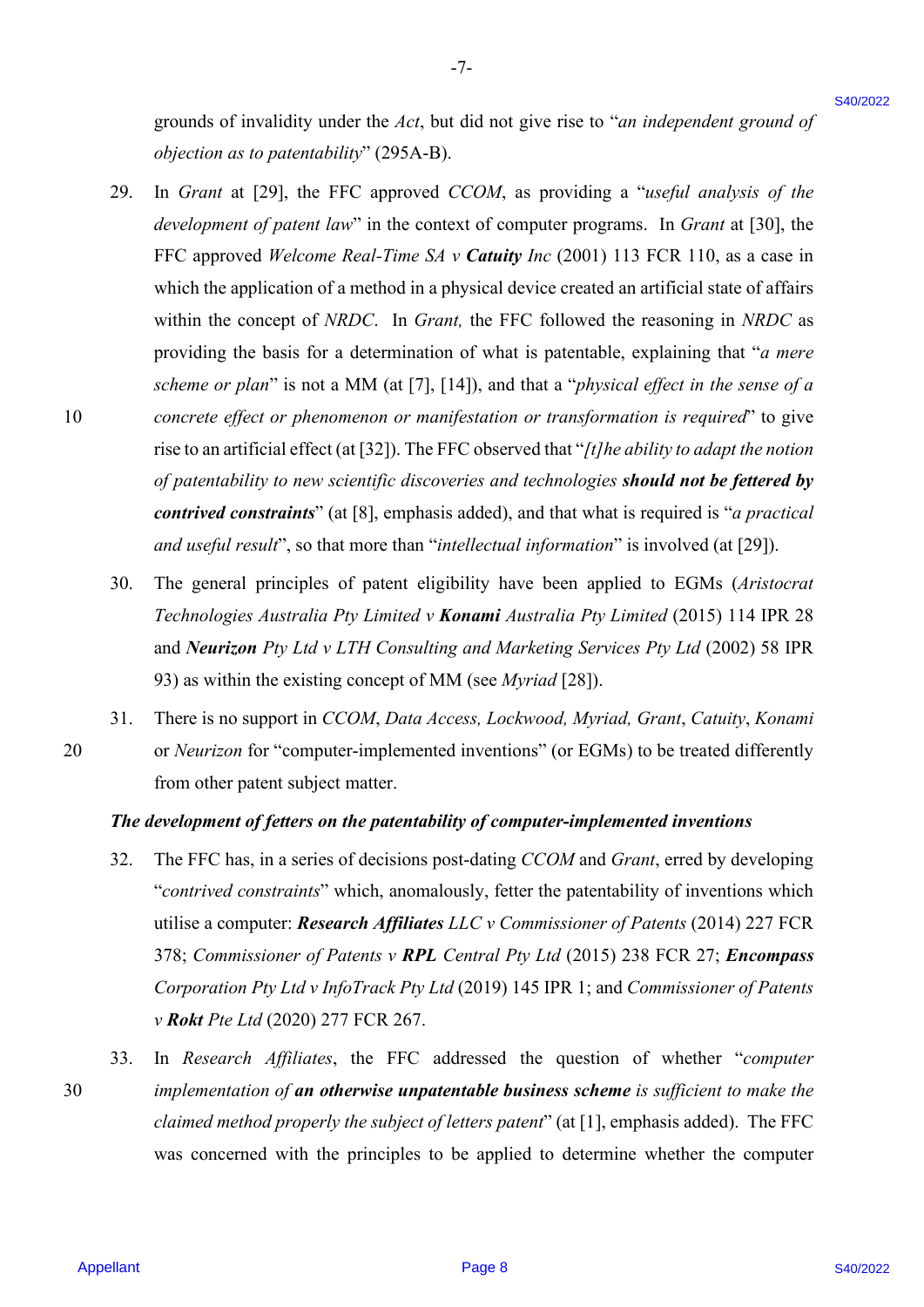implementation of an *otherwise unpatentable scheme* might give rise to an artificiallycreated state of affairs of economic utility which constitutes a MM. created state of affairs of economic utility which constitutes <sup>a</sup> MM.

- 34. The FFC correctly identified the relevant principles of MM arising from *NRDC* (at [8]). The FFC correctly identified the relevant principles of MM arising from NRDC (at [8]). In seeking to answer the question of when the computer implemention of an otherwise In seeking to answer the question of when the computer implemention of an otherwise unpatentable scheme might constitute a MM (the second question identified by the unpatentable scheme might constitute a MM (the second question identified by the primary judge in this proceeding), the FFC considered "*[t]he position in other*  primary judge in this proceeding), the FFC considered "/t/he position in other *jurisdictions*" (at [15]-[60]). Jurisdictions" (at [15]-[60]). 34.
- 35. The FFC in *Research Affiliates* considered recent "*UK decisions*" to be "*of assistance*" The FFC in Research Affiliates considered recent "UK decisions" to be "of assistance" (at [23]; [60]) and endorsed "*a test of 'technical contribution'*" (at [36]). The requirement (at [23]; [60]) and endorsed "a test of 'technical contribution" (at [36]). The requirement 10 that an invention have "technical features" or "features which contribute to the technical *character of the invention*", and that "[patentability,] *novelty and inventive step…be*  character of the invention", and that "[patentability,] novelty and inventive step...be *established on the basis of [such] technical features*", is a principle of EU patent law established on the basis of [such] technical features', is <sup>a</sup> principle of EU patent law (Symbian Ltd v Comptroller General of Patents [2009] RPC 1, [9]), not Australian law. 35.
	- 36. The FFC in *Research Affiliates* also surveyed the US cases and considered them to be The FFC in Research Affiliates also surveyed the US cases and considered them to be "*consistent with*" the "*Australian approach to patentability*" ([60]). The FFC in *Research*  "consistent with" the "Australian approach to patentability" ({60]). The FFC in Research *Affiliates* at [104], citing *Alice Corporation Pty Ltd v CLS Bank International,* 573 US Affiliates at [104], citing Alice Corporation Pty Ltd v CLS Bank International, 573 US 208 (2014), endorsed an enquiry into whether there is "*an improvement in the computer*". 208 (2014), endorsed an enquiry into whether there is "an improvement in the computer''. 36.
- 37. In drawing such principles from the UK and US case law, the FFC in *Research Affiliates* In drawing such principles from the UK and US case law, the FFC in Research Affiliates failed to exercise the caution advised by this Court in *Aktiebolaget Hässle v Alphapharm*  failed to exercise the caution advised by this Court in Aktiebolaget Hassle v Alphapharm 20 *Pty Limited* (2002) 212 CLR 411, [36] or to heed the admonition in *CCOM* (at 288C) . Pty Limited (2002) 212 CLR 411, [36] or to heed the admonition in CCOM (at 288C) . 37.
- 38. Insofar as the recent UK case law was concerned, the FFC in *CCOM* 288C-289B-C had Insofar as the recent UK case law was concerned, the FFC in CCOM 288C-289B-C had explained that "*the Jacobean Statute as interpreted in NRDC no longer supplies a*  explained that "the Jacobean Statute as interpreted in NRDC no longer supplies a *criterion for patentability in the British legislation*" and that "*[s]ome care is needed*" criterion for patentability in the British legislation" and that "/s]/ome care is needed" when referring to UK decisions "*post-dating the 1977 Act*" (see also: *Apotex*, French CJ when referring to UK decisions "post-dating the 1977 Act" (see also: Apotex, French CJ [13]-[16]; Crennan and Kiefel JJ [188]-[191]). The **relevant** principles on MM, as a [13]-[16]; Crennan and Kiefel JJ [188]-[191]). The relevant principles on MM, as <sup>a</sup> matter of UK law (before the 1977 Act), had been set out in *International Business*  matter of UK law (before the 1977 Act), had been set out in Jnternational Business *Machines Corporation's Application* [1980] FSR 564 (*IBM*) (see: *CCOM* 292E-F). Machines Corporation's Application [1980] FSR 564 (IBM) (see: CCOM 292E-F). implementation of an oderwise negates<br>adde actions might give rise to an artificially assessed and the state of the methods of the HC correlated by the formulations MM.<br>
The HC correlate including the section prime includ 38.
- 39. The requirement of a technical effect or technical contribution of the claimed invention, The requirement of a technical effect or technical contribution of the claimed invention, as a substitute for "artificial effect", came from Art 52 of the European Patent Convention as a Substitute for "artificial effect", came from Art 52 of the European Patent Convention 30 (**EPC**) *(Research Affiliates* [18]-[24]), which reflects a codified approach to MM rejected (EPC) (Research Affiliates [18]-[24]), which reflects <sup>a</sup> codified approach to MM rejected in Australia (*Apotex*, per French CJ [16]; Crennan and Kiefel JJ [186]-[193]). It has no counterpart in Australian law, nor in the UK before the 1977 Act (IBM 572-573). 39. 30

10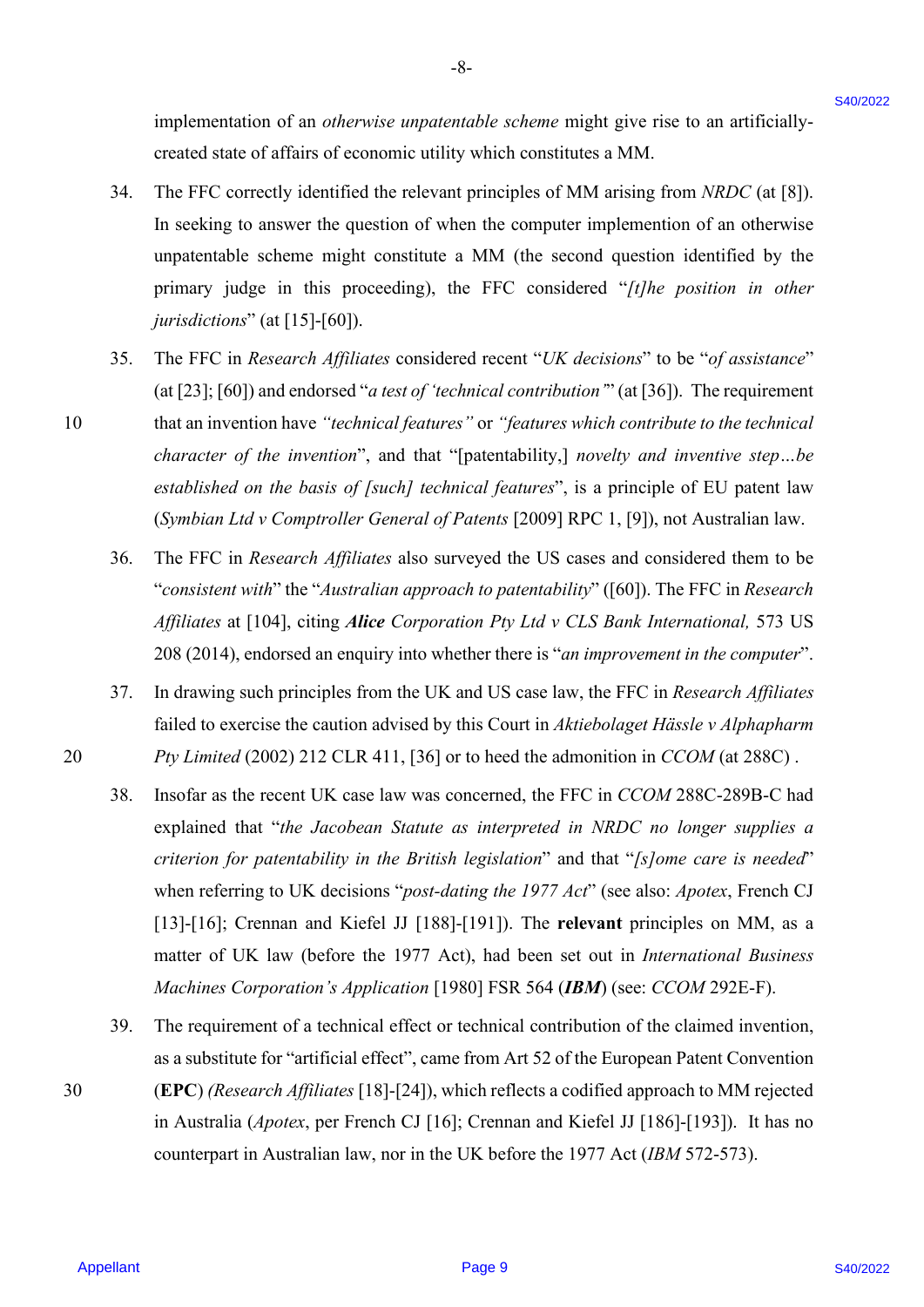40. Insofar as the US case law was concerned, the jurisprudence in the United States has Insofar as the US case law was concerned, the jurisprudence in the United States has developed in the context of §101 of **Title 35** of the United States Code, which makes no developed in the context of §101 of Title 35 of the United States Code, which makes no reference to the *Statute of Monopolies* or the concept of MM (*Apotex*, per Crennan and reference to the Statute of Monopolies or the concept of MM (Apotex, per Crennan and Kiefel JJ [221]). The law of patents "*is not harmonised across countries*" (*Calidad*, [146] Kiefel JJ [221]). The law of patents "is not harmonised across countries" (Calidad, [146] per Nettle, Gordon and Edelman JJ) and patent law in the US is different to Australia per Nettle, Gordon and Edelman JJ) and patent law in the US is different to Australia (*Calidad*, [196]-[198] per Nettle, Gordon and Edelman JJ). (Calidad, [196]-[198] per Nettle, Gordon and Edelman JJ). 40.

-9- -9-

- 41. The genesis of the US enquiry into an improvement in a computer is the text of §101, The genesis of the US enquiry into an improvement in <sup>a</sup> computer is the text of §101, which requires a "*new and useful process, machine…or any new and useful*  which requires <sup>a</sup> "new and useful process, machine...or any new and useful *improvement thereof*" (see eg *Alice* 216, 225, emphasis added). SS 18(1)(a) and (1A)(a) 10 of the *Act* do not require an "*improvement*" to a "*machine*" for MM to be met in Australia. Al.
	- 42. The US Supreme Court has interpreted §101 of Title 35 as requiring a two-step enquiry. The US Supreme Court has interpreted §101 of Title 35 as requiring <sup>a</sup> two-step enquiry. First, are the claims directed to a patent-ineligible concept? Second, and if so, do the First, are the claims directed to <sup>a</sup> patent-ineligible concept? Second, and if so, do the claims contain "*an inventive concept" sufficient to "transform" the claimed abstract*  claims contain "an inventive concept" sufficient to "transform" the claimed abstract *idea into a patent-eligible application*"? (*Alice* 217-218, 221, emphasis added). The idea into a patent-eligible application"? (Alice 217-218, 221, emphasis added). The second stage of that enquiry involves the very sort of "*overlap*" between the "*§101 patent-*second stage of that enquiry involves the very sort of "overlap" between the "\$101 patent*eligibility inquiry*" and "*§102 novelty inquiry*" (*Mayo Collaborative Services v*  eligibility inquiry' and "\$102 novelty inquiry' (Mayo Collaborative Services v *Prometheus Laboratories Inc.,* 566 US 66 (2012) 90), which has been rejected by this Prometheus Laboratories Inc., 566 US 66 (2012) 90), which has been rejected by this Court (*Apotex*, per Crennan and Kiefel JJ [290]; *Lockwood* [48]; *Ramset* [36]-[40]). Court (Apotex, per Crennan and Kiefel JJ [290]; Lockwood [48]; Ramset [36]-[40]). There is no foundation for such an enquiry in ss  $18(1)(a)$  and  $(1A)(a)$  of the *Act*. 42.
- 20 43. The US approach to patent eligibility, in the context of §101, has also resulted in chaos. The US approach to patent eligibility, in the context of §101, has also resulted in chaos. Members of the US Court of Appeals for the Federal Circuit have complained that "*[t]he*  Members of the US Court of Appeals for the Federal Circuit have complained that "/t/he *court's rulings on patent eligibility have become…diverse and unpredictable*" (*American*  court's rulings on patent eligibility have become...diverse and unpredictable" (American *Axle & Manufacturing, Inc. v Neapco Holdings LLC*, 966 F.3d 1347 (2020) 1357) and "*a*  Axle & Manufacturing, Inc. v Neapco Holdings LLC, 966 F.3d 1347 (2020) 1357) and "a *mess*" (*American Axle & Manufacturing, Inc. v Neapco Holdings LLC*, 967 F.3d 1285 mess" (American Axle & Manufacturing, Inc. v Neapco Holdings LLC, 967 F.3d 1285 (2020) 1319). It stands in contrast to the clarity of analysis in *NRDC* – a "*watershed*" (2020) 1319). It stands in contrast to the clarity of analysis in NRDC —<sup>a</sup> "watershed" (Joos v Commissioner of Patents (1972) 126 CLR 611, 616) and "*celebrated judgment*" (The Grain Pool of Western Australia v The Commonwealth of Australia (2000) 202 CLR 479 [45]). 479 [45]). 40. Insofar as the US case law was concerned, the jacing<br>palaeoe in the Usines land states has detected on the case of the tries<br>and the concerned of the concerned of the minimal State of the concerned of<br>the concerned of 20 43.
- 44. Having taken guiding principles from the UK and US cases in considering whether the Having taken guiding principles from the UK and US cases in considering whether the 30 computer implementation of an otherwise unpatentable business method gave rise to a computer implementation of an otherwise unpatentable business method gave rise to <sup>a</sup> MM (Cf. the correct approach by the FFC in *Ariosa Diagnostics, Inc v Sequenom, Inc* MM (Cf. the correct approach by the FFC in Ariosa Diagnostics, Inc v Sequenom, Inc (2021) 391 ALR 473 [165]), the FFC then applied those principles by asking whether (2021) 391 ALR 473 [165]), the FFC then applied those principles by asking whether "any part of the inventive step lies in the computer implementation", concluding that "[i]t 44, 30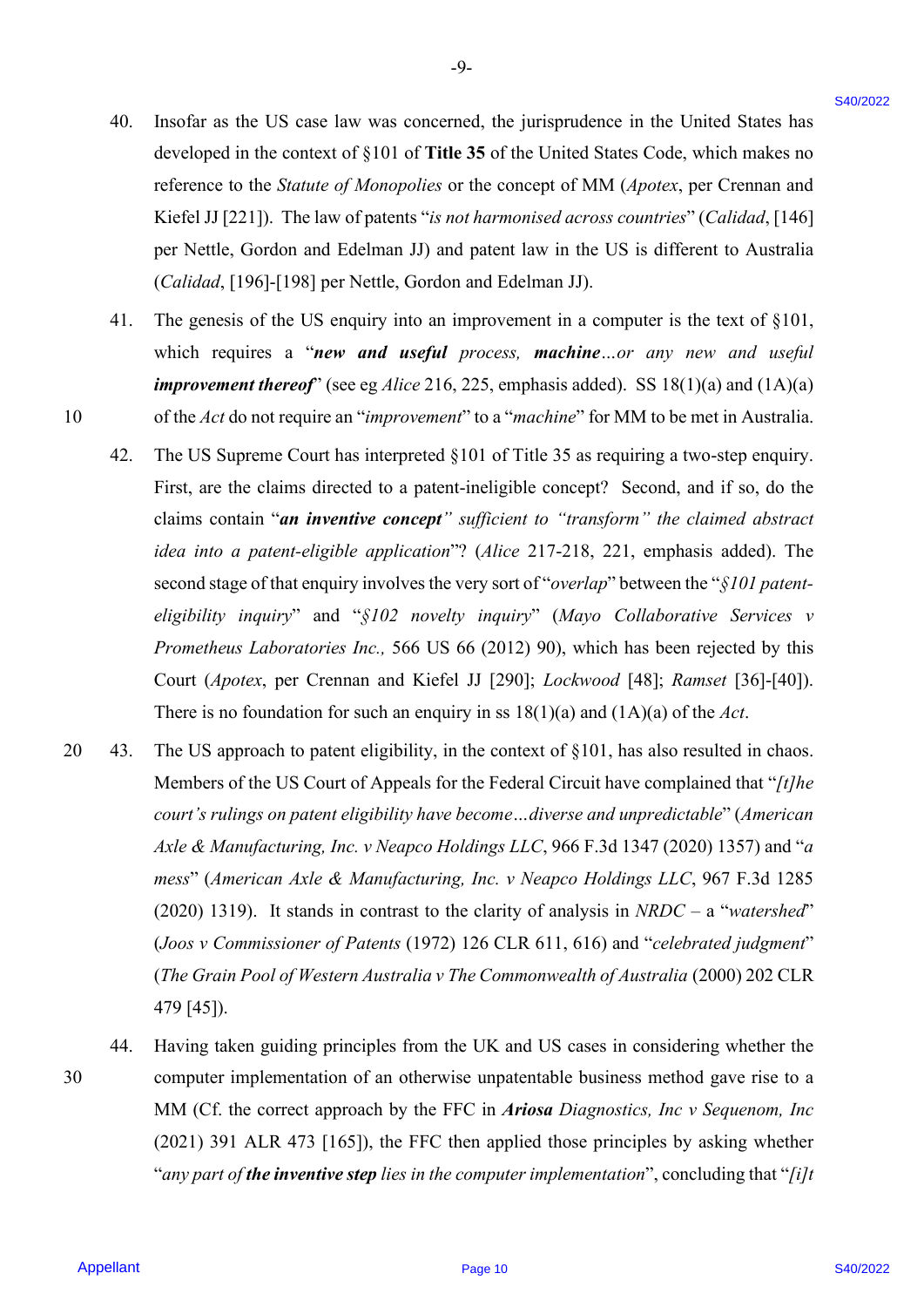*is no part of the claimed method that there is an improvement in what might broadly be*  is no part of the claimed method that there is an improvement in what might broadly be *called "computer technology*" (*Research Affiliates* [119], emphasis added). That called "computer technology" (Research Affiliates [119], emphasis added). That approach:

-10- -10-

- approach:<br>(a) assessed MM by reference to an abstraction, the "*inventive step*" of the claimed invention, and not "*the subject matter of the claims*" (Cf. *Myriad* [92]-[93]), and invention, and not "the subject matter ofthe claims" (Cf. Myriad [92]-[93]), and thereby committed the very *"fallacy*" rejected in *NRDC* 264; thereby committed the very "fallacy" rejected in NRDC 264;
- (b) overlapped MM with inventive step (Cf. *CCOM* 291C; *Lockwood* [48]; *Myriad*  (b) overlapped MM with inventive step (Cf. CCOM 291C; Lockwood [48]; Myriadper Gageler and Nettle JJ [129]-[131]; *Ramset* [36]-[40]); and per Gageler and Nettle JJ [129]-[131]; Ramset [36]-[40]); and
- (c) distracted attention from the relevant enquiry identified in *NRDC* 269, *CCOM*  (c) distracted attention from the relevant enquiry identified in NRDC 269, CCOM 10 295B-C, *Grant* [32] and in *Ariosa* [114], [120], [155], [159]. 295B-C, Grant [32] and in Ariosa [114], [120], [155], [159].

## The subsequent application by the FFC of the principles developed in Research Affiliates

- 45. In *RPL*, the FFC applied the principles previously articulated in *Research Affiliates* (in In RPL, the FFC applied the principles previously articulated in Research Affiliates (in the context of "an otherwise unpatenable business scheme" ([1])), as if they constituted rules governing the patentability of **any invention** implemented using a computer (*RPL*  rules governing the patentability of any invention implemented using <sup>a</sup> computer (RPL [37], [96]). Although correctly noting that computer-implemented inventions are not "*a*  [37], [96]). Although correctly noting that computer-implemented inventions are not "a new class of case" ([115]), the FFC failed to recognise that the two criteria identified in *NRDC* are ordinarily sufficient to establish patentability (*Myriad* [28]; *CCOM* 295B-C; NRDC are ordinarily sufficient to establish patentability (Myriad [28]; CCOM 295B-C; *Data Access* [20]; *Grant* [7]). As in *Research Affiliates*, the FFC in *RPL* sought to identify Data Access |20]; Grant [7]). As in Research Affiliates, the FFC in RPL sought to identify "where the **inventiveness or ingenuity** is said to lie" (at [112], emphasis added), again 20 overlapping MM with inventive step and novelty. overlapping MM with inventive step and novelty. *G* so part of the classed method dual there is an huprovenent to what might broadly be able to apply the compare exchange of  $R_{\text{HOM}}$ . Thus apply the spherical spherical spherical paper is the spherical spherical spher 45.
	- 46. The FFC in *RPL* then converted the reference to an improvement in computer technology The FFC in RPL then converted the reference to an improvement in computer technology in *Research Affiliates* [118] into a *threshold* requirement for patent eligibility: "*A claimed invention must be examined to ascertain whether it is in substance a scheme or plan or* invention must be examined to ascertain whether it is in substance a scheme or plan or *whether it can broadly be described as an improvement in computer technology*" (at whether it can broadly be described as an improvement in computer technology" (at [96], emphasis added). Having done so, the FFC enquired, in assessing MM (at [99], [96], emphasis added). Having done so, the FFC enquired, in assessing MM (at [99], [110]), whether the claimed invention involved "*generic computer implementation*" (Cf. [110]), whether the claimed invention involved "generic computer implementation" (Cf. *CCOM* 292F, 294B&G, 295A; *IBM* 572). CCOM 292F, 294B&G, 295A; IBM 572). 46.
- 47. Instead, the FFC should have addressed, as the first question, whether the invention was Instead, the FFC should have addressed, as the first question, whether the invention was a mere scheme or was, on the face of the specification, proper subject matter for the grant a mere scheme or was, on the face of the specification, proper subject matter for the grant 30 of a patent. If it concluded that the invention was a *mere* scheme, the FFC should *then* of <sup>a</sup> patent. If it concluded that the invention was <sup>a</sup> mere scheme, the FFC should then have addressed the question of whether, either in its implementation or otherwise, there have addressed the question of whether, either in its implementation or otherwise, there was something that rendered the claimed invention patentable. The FFC should not have was something that rendered the claimed invention patentable. The FFC should not have 47.

20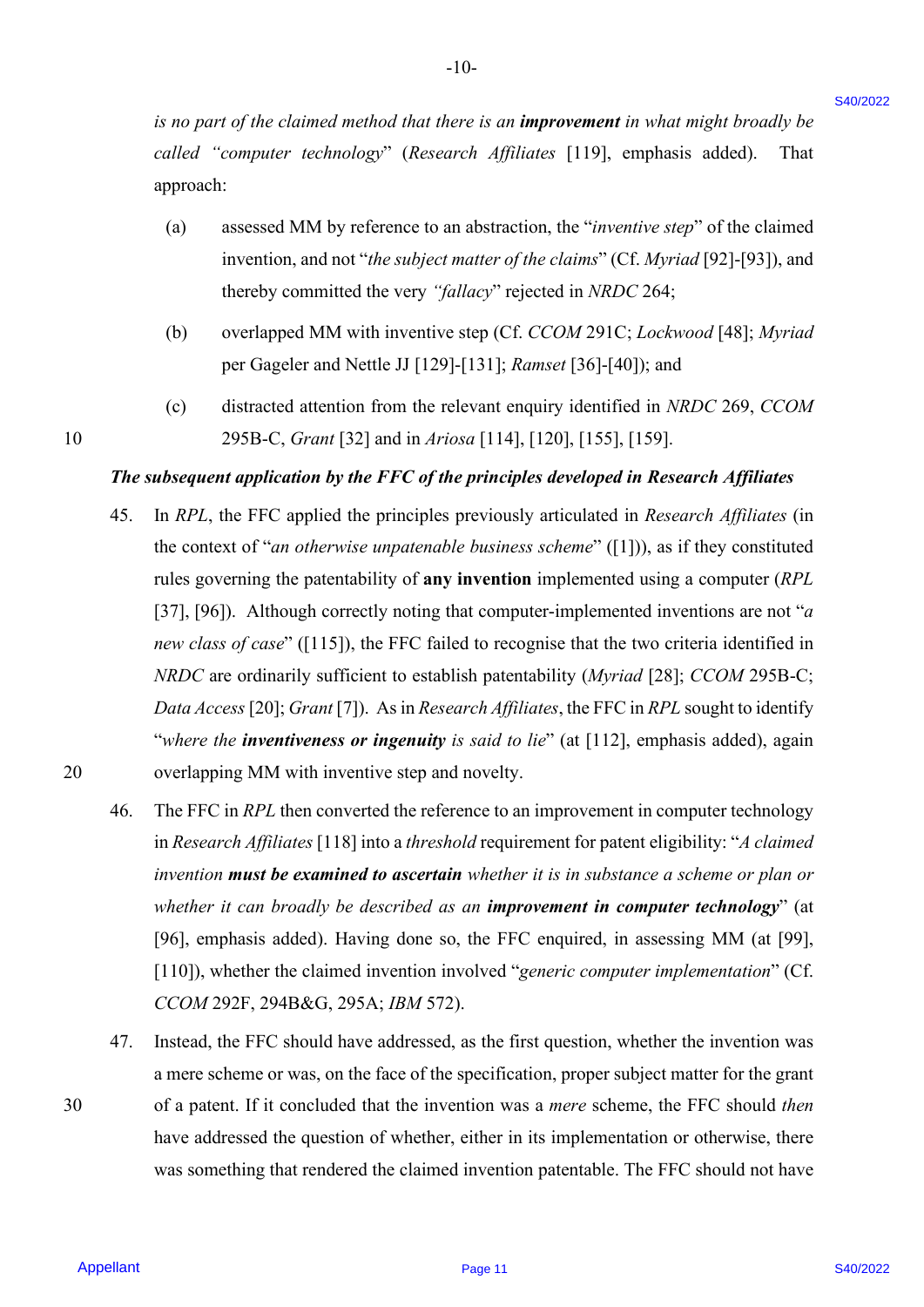fettered its analysis with unnecessary constraints incorporated from principles developed fettered its analysis with unnecessary constraints incorporated from principles developed in the UK/EU and the US, by following the approach adopted in *Research Affiliates*. in the UK/EU and the US, by following the approach adopted in Research Affiliates.

-11- -l1-

- 48. In *Encompass* (where only the application, and not the correctness, of *Research Affiliates* In Encompass (where only the application, and not the correctness, of Research Affiliates and *RPL*, was challenged ([77])), the FFC created additional constraints for the patentability of computer-implemented inventions. The FFC converted the reference to patentability of computer-implemented inventions. The FFC converted the reference to "*generic computer implementation*" in *RPL*, into a prohibition on patentable subject "generic computer implementation" in RPL, into <sup>a</sup> prohibition on patentable subject matter, holding that if a claimed invention "*merely require(s) generic computer*  matter, holding that if <sup>a</sup> claimed invention "merely require(s) generic computer *implementation…then the method cannot be a manner of manufacture*" (*Encompass* implementation...then the method cannot be a manner of manufacture" (Encompass [108], emphasis added; Cf. *CCOM* 292F, 294B&G, 295A). The FFC further held that [108], emphasis added; Cf. CCOM 292F, 294B&G, 295A). The FFC further held that 10 because the claims did not secure, "*as an essential feature of the invention*", the use of "*particular software or programing*", the claimed invention was merely an "*abstract*  "particular software or programing", the claimed invention was merely an "abstract *method*" (*Encompass* [100]-[102]; Cf. *Data Access* [21]-[22]; *Lockwood* [81]-[84]). This method" (Encompass {100]-[102]; Cf. Data Access [21]-[22]; Lockwood [81]-[84]). This confused the *functional* role of a patent claim with the role of *expression in a material*  confused the functional role of a patent claim with the role of expression in a material form of a copyright work. It also failed to consider whether the claimed invention was a patentable combination (Cf. *NRDC* 264). patentable combination (Cf. NRDC 264). fectured its analysis with unaccessary constraints incorporated from principles developed<br>
<sup>262022</sup><br>
An in E. K.<sup>1</sup>N.1 and the H. S. by interesting the approach adequation in *Neueral*, *Affiliance*<br>
4.6. In *Benemans (wh* 48.
	- 49. Finally, in *Rokt*, the FFC drew on *Research Affiliates*, *RPL* and *Encompass*, to hold that Finally, in Rokt, the FFC drew on Research Affiliates, RPL and Encompass, to hold that a claim to a "*computer implemented method*" (at [33]) was not a MM. 49.
- 50. First, the FFC characterised (at [108]) the invention as "*a marketing scheme*", denuding the claimed invention by discarding integers of the claim (Cf. s 18(1)(a): "so far as 20 claimed in any claim") and failing to assess MM, as a matter of substance, by reference to *"the subject matter of the claims"*, having regard to *"the utliity of the claimed*  to "the subject matter of the claims", having regard to "the utliity of the claimed *invention"* in the relevant field of economic endeavour (Cf. *Myriad* [92]-[93]). invention" in the relevant field of economic endeavour (Cf. Myriad [92]-[93]). 50.
	- 51. Second, the FFC assessed (at [108]) whether the "*marketing scheme*" (an abstraction, not Second, the FFC assessed (at [108]) whether the "marketing scheme" (an abstraction, not claimed) was a MM, by asking "*whether it can broadly be described as an improvement*  claimed) was a MM, by asking "whether it can broadly be described as an improvement *in computer technology*" (Cf. *CCOM* 291C, 292F, 294B&G, 295A). The FFC failed to in computer technology" (Cf. CCOM 291C, 292F, 294B&G, 295A). The FFC failed to consider whether the claim was to a patentable combination. consider whether the claim was to a patentable combination.51.
- 52. Third, the FFC applied *Encompass* at [100]-[102], and held that, because the claim only involved the "*general application of computer technology*" (at [111]) for its "well-known and understood functions" and did not include specific software code but only functional 30 directions – which is the appropriate role of patent claims (at [114]), it was not a MM. directions — which is the appropriate role of patent claims (at [114]), it was not <sup>a</sup> MM. 52.
	- 53. The cumulative effect of *Research Affiliates*, *RPL*, *Encompass* and *Rokt* has been to create The cumulative effect of Research Affiliates, RPL, Encompass and Rokt has been to create a collection of restrictive principles, inconsistent with *NRDC*, *Apotex*, *Myriad*, *CCOM* a collection of restrictive principles, inconsistent with NRDC, Apotex, Myriad, CCOM and *Grant*. In so doing, the FFC has: and Grant. In so doing, the FFC has: 53.

Page 12

30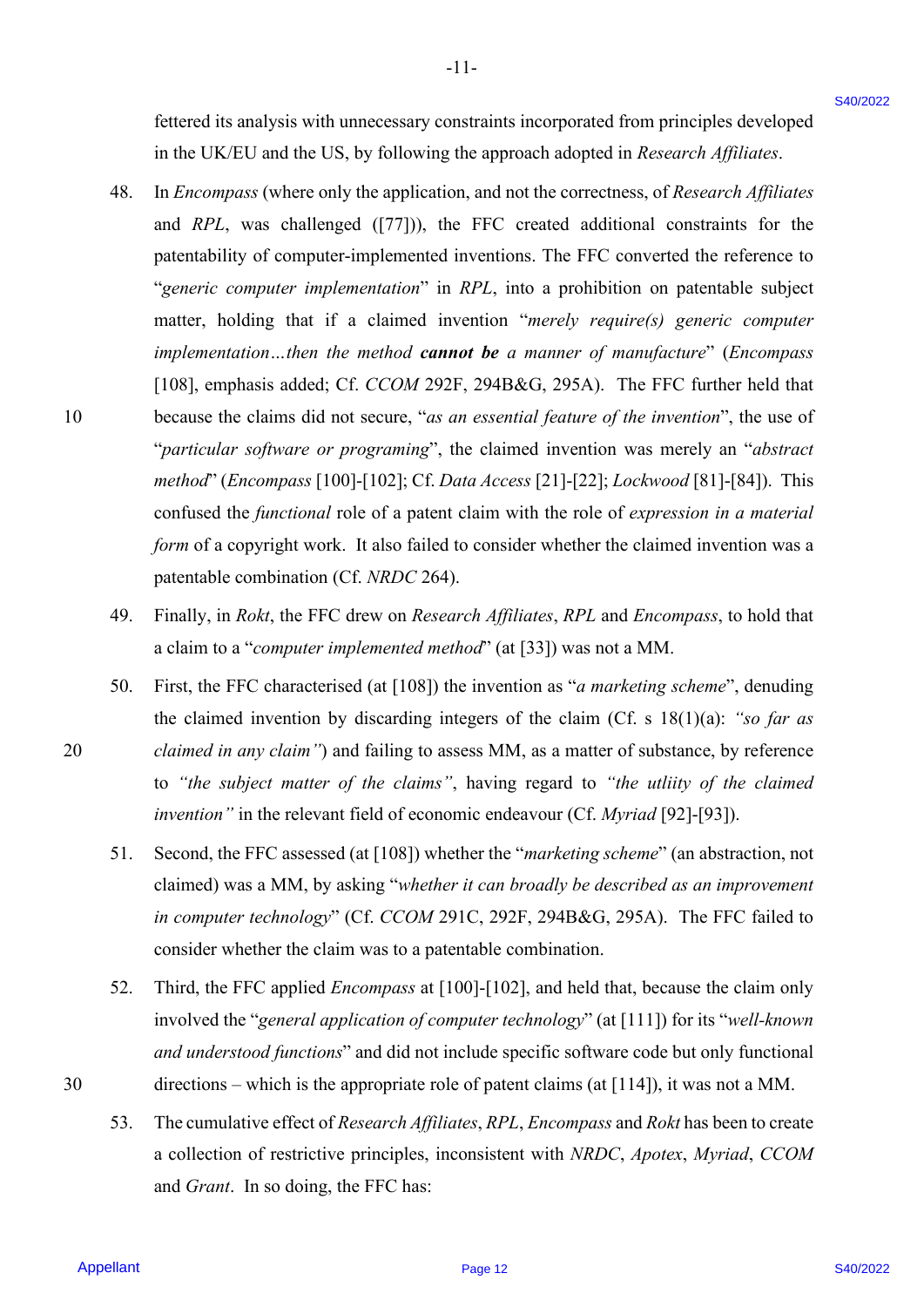(a) overlapped MM with novelty and inventive step (Cf. *CCOM* 291C; *Lockwood*  (a) overlapped MM with novelty and inventive step (Cf. CCOM 291C; Lockwood[48]; *Myriad* per Gageler and Nettle JJ [129]-[131]; *Ramset* [36]-[40]); [48]; Myriad per Gageler and Nettle JJ [129]-[131]; Ramset [36]-[40]);

-12- -12-

- (b) created an anomalous qualification on the principles governing patentability (Cf. (b) created an anomalous qualification on the principles governing patentability (Cf. *Apotex* per French CJ [46], [50], Gageler J [314], Crennan and Kiefel JJ [279]); Apotex per French CJ [46], [50], Gageler <sup>J</sup> [314], Crennan and Kiefel JJ [279]);
- (c) placed "*an unjustifiable gloss on the statutory language*" (Cf. *Calidad*, [110] per Kiefel CJ, Bell and Keane JJ), which has no foundation in the terms of the *Act*, *NRDC* or *Myriad*, and which is inconsistent with *CCOM* and *Grant*; and NRDC or Myriad, and which is inconsistent with CCOM and Grant; and
- (d) "*fettered by contrived constraints*" the patent eligibility of computer-(d) "fettered by contrived constraints" the patent eligibility of computerimplemented inventions (Cf. *Grant* [8]), to introduce a narrowing conception of 10 MM (Cf. *NRDC* 270; *Myriad* [18]; *Apotex*, per Crennan and Kiefel JJ [224], MM (Cf. NRDC 270; Myriad [18]; Apotex, per Crennan and Kiefel JJ [224], [241]; per French CJ [20], [27], [29]). [241]; per French CJ [20], [27], [29]).
	- 54. These restrictive principles lack "logic, simplicity and coherence with legal principle" (*Calidad* [76], [109] per Kiefel CJ, Bell and Keane JJ; Cf. the appropriate approach in (Calidad [76], [109] per Kiefel CJ, Bell and Keane JJ; Cf. the appropriate approach in *Ariosa* [114], [120], [155], [159]). They are wrongly founded upon specific exclusions Ariosa [114], [120], [155], [159]). They are wrongly founded upon specific exclusions to patent eligibility codified in the UK 1977 Act and EPC and developed under US §101, to patent eligibility codified in the UK 1977 Act and EPC and developed under US §101, which are not part of Australian law. These restrictive principles proceed from the which are not part of Australian law. These restrictive principles proceed from the erroneous premise that any invention implemented utilising a computer is a mere scheme. erroneous premise that any invention implemented utilising <sup>a</sup> computer is a mere scheme. 54.

#### *The reasons of the primary judge* The reasons of the primaryjudge

- 55. The primary judge (Burley J) correctly identified the relevant question as *"whether the*  The primary judge (Burley J) correctly identified the relevant question as "whether the 20 *invention as claimed is a proper subject of letters patent according to the principles for*  invention as claimed is a proper subject ofletters patent according to the principles for the application of s 6 of the Statute of Monopolies" (PJ [86]; CAB 31). He answered this question (a) "according to a common law methodology under the rubric of [MM]" (PJ [86]; CAB 31, citing *Myriad* [18], *NRDC* 269 and *Rokt* [68]) and (b) following (PJ [86]; CAB 31, citing Myriad [18], NRDC 269 and Rokt [68]) and (b) following *CCOM*, independently of any consideration of the other requirements in s 18(1A) of the CCOM, independently of any consideration of the other requirements in <sup>s</sup> 18(1A) of the *Act* which are, for the purpose of assessing MM, assumed to be satisfied (PJ [84]; CAB Act which are, for the purpose of assessing MM, assumed to be satisfied (PJ [84]; CAB 31) and which, in fact, here, had been accepted as satisfied by the Commissioner. 31) and which, in fact, here, had been accepted as satisfied by the Commissioner. (a) overlapped MM with noveliy and investives step (Cf. CCOM 291 C, Lockwood <sup>260</sup>222 C). The fit is the proper reduction (a) 1294 131 (*Stepse)* 1944-101) (b) are reted m monoidous qualification on the principles governi 55.
- 56. Burley J posed two questions: see paragraphs 12-13, above. In addressing the *"initial*  Burley <sup>J</sup> posed two questions: see paragraphs 12-13, above. In addressing the "initial *question"*, and characterising the invention, he correctly found that *"the invention*  question", and characterising the invention, he correctly found that "the invention described and claimed, when understood as a matter of substance, is [not] to a mere 30 *scheme or plan. It is to a mechanism of a particular construction, the operation of which*  scheme or plan. It is to a mechanism of aparticular construction, the operation ofwhich involves a combination of physical parts and software to produce a particular outcome in the form of an EGM that functions in a particular way" (PJ [95]-[98]; CAB 33-5). 56.

10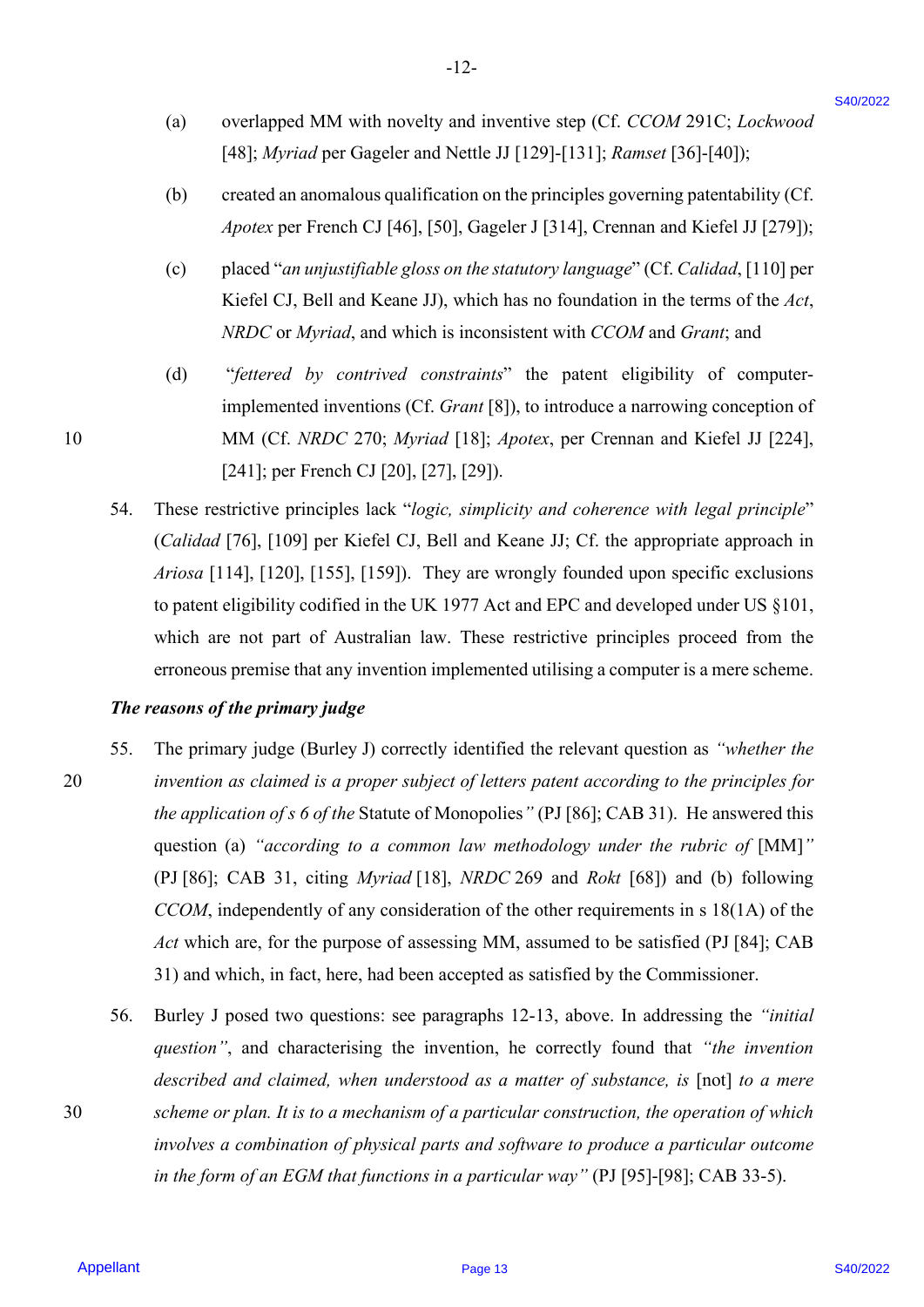- 57. In so finding, the primary judge rejected the approach of the Commissioner, who sought In so finding, the primary judge rejected the approach of the Commissioner, who sought to characterise the claimed invention as a *"mere scheme"* by reference to its *"inventive*  to characterise the claimed invention as <sup>a</sup> "mere scheme" by reference to its "inventive *concept*" (PJ [99]; CAB 35). The primary judge correctly held that such an approach risked "denuding an invention of patentability by prematurely discounting elements of *the claim"* and was contrary to authority of this Court (PJ [101]; CAB 35-6). the claim" and was contrary to authority of this Court (PJ [101]; CAB 35-6). 57.
- 58. Having characterised the claimed invention not as a "*mere scheme*" but as "*a machine of*  Having characterised the claimed invention not as a "mere scheme" but as "a machine of a particular construction" and thus a MM (PJ [95], [98]-[101]; CAB 33, 35), the primary judge correctly held that *"it is unnecessary to consider the second enquiry"* (PJ [95]; judge correctly held that "it is unnecessary to consider the second enquiry" (PJ [95]; CAB 34). CAB 34). 58.
- 10 59. At trial, given the FFC decisions in *Research Affiliates, RPL, Encompass* and *Rokt*, each of the parties adduced expert evidence going to the technical advances achieved by the of the parties adduced expert evidence going to the technical advances achieved by the claimed invention(s). The primary judge held that much of the expert evidence was claimed invention(s). The primary judge held that much of the expert evidence was "*extraneous to the real dispute between the parties*" (PJ [28]; CAB 15); aside from "extraneous to the real dispute between the parties" (PJ [28]; CAB 15); aside from assisting the Court in construing the specification, the role of expert evidence in relation assisting the Court in construing the specification, the role of expert evidence in relation to MM is limited to placing the Court in the position of the person skilled in the art at the to MM is limited to placing the Court in the position of the person skilled in the art at the priority date (PJ [27]; CAB 14-5). The question of whether there is a MM can be priority date (PJ [27]; CAB 14-5). The question of whether there is <sup>a</sup> MM can be determined by a consideration of the face of the specification itself (*Microcell* 250; determined by <sup>a</sup> consideration of the face of the specification itself (Microcell 250; *CCOM* 291B; *Mirabella* 665 and *Ramset* [38]-[39]). 57. In so finding, the pinamary judge sizested the approach of the Commissioner, who sought<br>
is constraint the claimed interastion as a "netro schooler" by reference in via "overwhere<br>
consept" (PI [99]. CAB 551. The prim 10. 59.

#### *The decision of the FFC – the majority, Middleton and Perram JJ* The decision of the FFC — the majority, Middleton and Perram JJ

- 20 60. The FFC majority held that the invention of claim 1 of the 967 Patent is not a MM (FCJ [94]; CAB 96). (FCJ [94]; CAB 96). 20-60.
	- 61. The FFC majority only accepted the "*two step approach*" of the primary judge as The FFC majority only accepted the "two step approach" of the primary judge as workable where the invention is a method to be implemented in "*something which is*  workable where the invention is <sup>a</sup> method to be implemented in "something which is undoubtedly a computer", without explanation (FCJ [22], [24]; CAB 77). However, the FFC majority considered that the "*two step approach encounters problems where the*  FFC majority considered that the "two step approach encounters problems where the claim includes a physical object which contains or may itself be a computer" and where there is a question as to whether it is a computer-implemented invention or something there is <sup>a</sup> question as to whether it is <sup>a</sup> computer-implemented invention or something else (FCJ [25]; CAB 78). else (FCJ [25]; CAB 78). 61.
	- 62. Having rejected the two step approach of the primary judge, the FFC majority at FCJ [26]- Having rejected the two step approach of the primaryjudge, the FFC majority at FCJ [26]- 62.
- 30 [27] (CAB 78) then articulated a "*Proposed Alternative Approach*" comprising two [27] (CAB 78) then articulated <sup>a</sup> "Proposed Alternative Approach" comprising two questions: questions: 30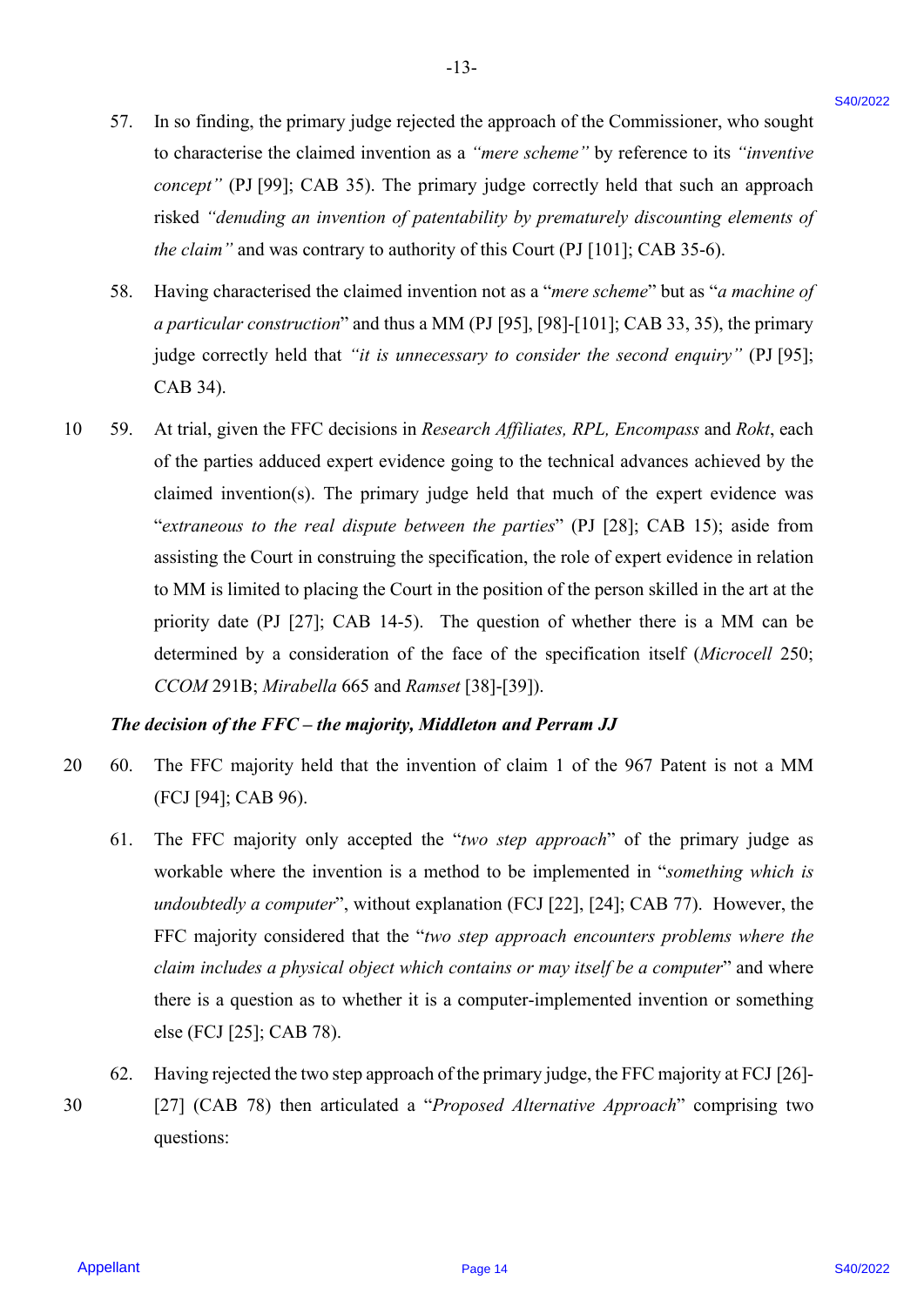"*(a) Is the invention claimed a computer-implemented invention?* "(a) Is the invention claimed a computer-implemented invention?

-14- -14-

*(b) If so, can the invention claimed broadly be described as an advance in*  (b) If so, can the invention claimed broadly be described as an advance in *computer technology?"* (defined as the **new test**) computer technology?" (defined as the new test)

The majority then stated that: *"If the answer to (b) is no, the invention is not patentable*  The majority then stated that: "Jf the answer to (b) is no, the invention is not patentable subject matter. Of course if the answer to (a) is no, one must then consider the general principles of patentability" (ie, such principles do not otherwise apply).

- 63. The FFC majority: The FFC majority: 63.
- (a) wrongly rejected as incorrect the primary judge asking if the invention in claim 1 (a) wrongly rejected as incorrect the primary judge asking ifthe invention in claim <sup>|</sup> was a *mere* scheme (FCJ [28]; CAB 78) or business method (Cf. the authorities was a mere scheme (FCJ [28]; CAB 78) or business method (Cf. the authorities 10 cited in paragraph 25, above), while acknowledging no authority on MM has cited in paragraph 25, above), while acknowledging no authority on MM has ever required the characterisation of an invention as *"computer-implemented"* ever required the characterisation of an invention as "computer-implemented" (FCJ [22]-[25], [29]; CAB 77-9); (FCJ [22]-[25], [29]; CAB 77-9);
	- (b) wrongly focused on whether the EGM claimed was a computer (FCJ [32]-[49]; (b) wrongly focused on whether the EGM claimed was <sup>a</sup> computer (FCJ [32]-[49]; CAB 79-85) when such a characterisation is irrelevant as a matter of law in CAB 79-85) when such a characterisation is irrelevant as <sup>a</sup> matter of law in determining MM; and determining MM; and
	- (c) in advancing their new test, neither followed the common law methodology (c) in advancing their new test, neither followed the common law methodology identified by this Court in *Apotex* per French CJ at [17]-[18] and Crennan and identified by this Court in Apotex per French CJ at [17]-[18] and Crennan and Kiefel JJ at [224] and in *Myriad* per French CJ, Kiefel, Bell and Keane JJ (the Kiefel JJ at [224] and in Myriad per French CJ, Kiefel, Bell and Keane JJ (the plurality) at [23]-[28], nor identified any other jurisprudential foundation. plurality) at [23]-[28], nor identified any other jurisprudential foundation.
- 20 64. The FFC majority characterised the claimed invention as a *"computer-implemented*  The FFC majority characterised the claimed invention as <sup>a</sup> "computer-implemented *invention*" by reference only to integers 1.10 to 1.12 of claim 1, concluding that, in substance, it was a feature game implemented on a computer (FCJ [56]; CAB 86). They substance, it was a feature game implemented on <sup>a</sup> computer (FCJ [56]; CAB 86). They held that a *"computer-implemented invention"* could **only** be patentable if "*it represents*  held that <sup>a</sup> "computer-implemented invention" could only be patentable if"it represents an advance in **computer technology**" (emphasis added) (FCJ [26]-[27], [57], [63 and heading]-[65], [87], [91]; CAB 78, 86, 88, 94, 95). heading]-[65], [87], [91]; CAB 78, 86, 88, 94, 95). <sup>9</sup>(*ii*) *Is be tocalized a computer-implemented investina?*<br>
(*b*) *If* so, can be investigated broadby be described a *i* and of our state of  $y(x) = \cos \theta$  is expected by  $y(x) = \cos \theta$  if the state of  $y(x) = \cos \theta$  if the stat  $20 \t 64.$
- 65. The FFC majority failed to distinguish between a *mere* scheme and a patentable combination. This error can be seen also to underlie the approach of the FFC in combination. This error can be seen also to underlie the approach of the FFC in *Encompass* and *Rokt*: see paragraphs 48 and 51, above*.* In each case, the FFC moved Encompass and Rokt: see paragraphs 48 and 51, above. In each case, the FFC moved directly to assess the claim as a mere scheme that does not make a technical contribution, directly to assess the claim as a mere scheme that does not make atechnical contribution, 30 without considering whether the integers of the claim have a working inter-relationship without considering whether the integers of the claim have <sup>a</sup> working inter-relationship that characterises a patentable combination (see *NRDC* 264; *Minnesota Mining and*  that characterises a patentable combination (see NRDC 264; Minnesota Mining and 65.

10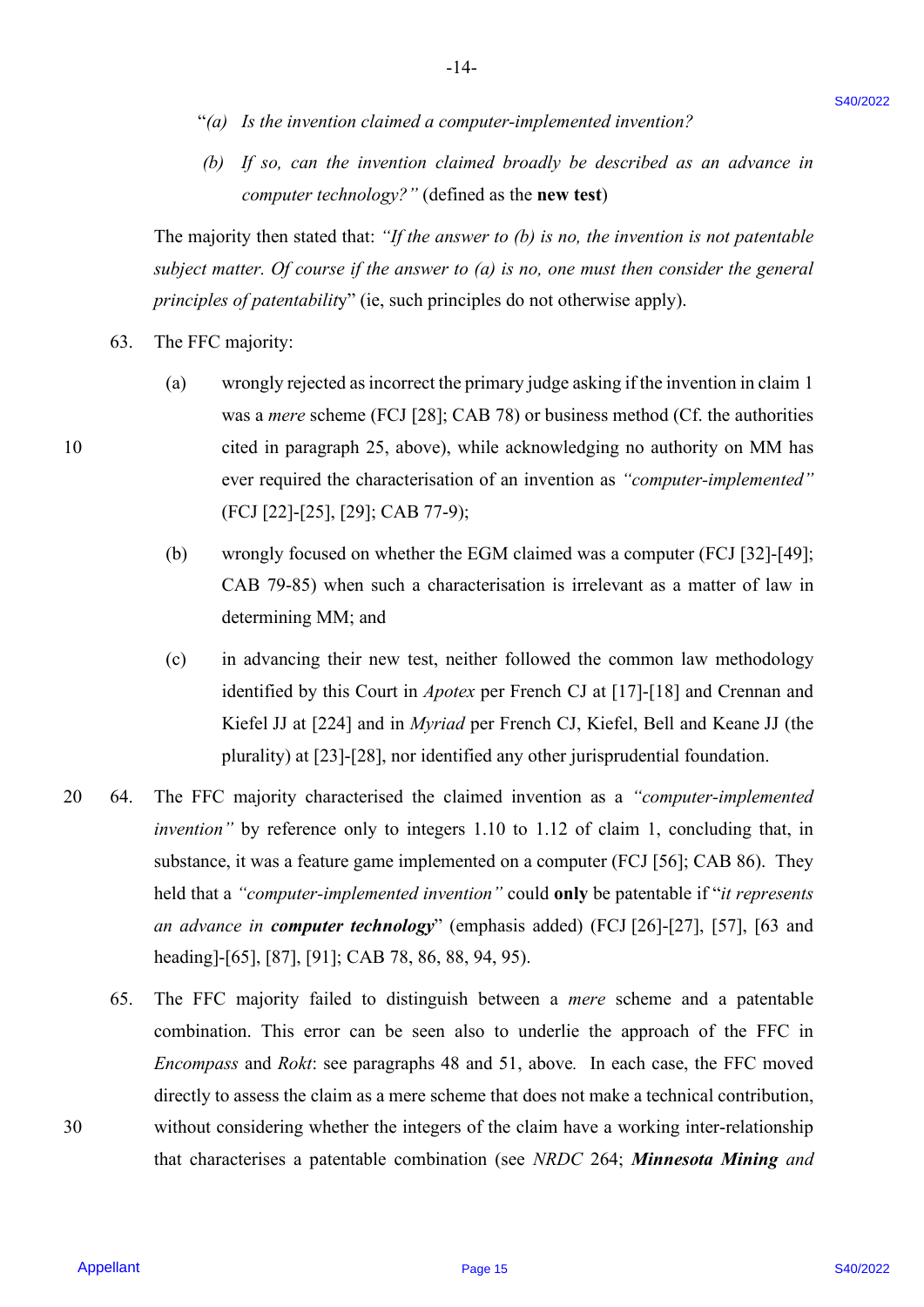*Manufacturing Company v Beiersdorf (Australia) Limited* (1980) 144 CLR 253, 266; Manufacturing Company v Beiersdorf (Australia) Limited (1980) 144 CLR 253,266;*Lockwood* [59]-[60], [78]; *Lockwood Security Products Pty Ltd v Doric Products Pty Ltd*  Lockwood [59]-[60], [78]; Lockwood Security Products Pty Ltd v Doric Products Pty Ltd *[No 2]* (2007) 235 CLR 173 *(Lockwood No 2)* [124], [153], [167]). In error, the FFC majority said that it had not been contended that claim 1 of the 967 Patent was a majority said that it had not been contended that claim 1 of the 967 Patent was <sup>a</sup> combination claim (FCJ [3], [9]; CAB 70, 73; Cf. *Aristocrat FFC Outline* [22] (AFM 34- combination claim (FCJ [3], [9]; CAB 70, 73; Cf. Aristocrat FFC Outline [22] (AFM 34- 36) and FFC transcript at T:44-45; 55-56; 62-63; 67) (AFM 37-44). 36) and FFC transcript at T:44-45; 55-56; 62-63; 67) (AFM 37-44).

-15- -15-

- 66. The FFC majority (and also Nicholas J) erred by isolating integers 1.10 to 1.12, which The FFC majority (and also Nicholas J) erred by isolating integers 1.10 to 1.12, which they considered to be the novel or inventive aspect of claim 1, using only these as central they considered to be the novel or inventive aspect of claim 1, using only these as central to their enquiry as to whether the invention was a MM (FCJ [3], [6], [10 and heading]- to their enquiry as to whether the invention was a MM (FCI [3], [6], [10 and heading]- 10 [15], [31], [54], [56]-[60]; CAB 70, 71, 73-5, 79, 86-7), even though they recognised the [15], [31], [54], [56]-[60]; CAB 70, 71, 73-5, 79, 86-7), even though they recognised the need to read the claim as a whole (FCJ [52]; CAB 85). MM should be determined need to read the claim as a whole (FCJ [52]; CAB 85). MM should be determined independently of questions of inventive step and novelty. independently of questions of inventive step and novelty. Managementing Company v Beneralory (Australia) Linisted (1960) 144 CLR 253. 266;<br>  $I \cos \alpha \cos \alpha t$  [594/2011], [32]  $I \cos \beta \cos \alpha t$  (1964)  $I \sin \beta t$  (1974/2022)  $I \sin \beta t$  (1974/2022)  $I \sin \beta t$  (1974/2022)  $I \sin \beta t$  (1974/2022)  $I \sin \$ 66.
	- 67. Considering only the feature game in integers 1.10 to 1.12, the FFC majority concluded Considering only the feature game in integers 1.10 to 1.12, the FFC majority concluded that their new test was not satisfied, any potential advance being in *gaming* rather than that their new test was not satisfied, any potential advance being in gaming rather than *computer* technology (FCJ [63]-[65]; CAB 88; Cf. Nicholas J at [119]-[120], [142]-[144]; computer technology (FCJ [63]-[65]; CAB 88; Cf.Nicholas J at [119]-[120], [142]-[144]; CAB 105, 111-112). CAB 105, 111-112). 67.
	- 68. The FFC majority sought to justify their focus on specific integers of the claim by The FFC majority sought to justify their focus on specific integers of the claim by reference to *Myriad*. This was in error for the following reasons: reference to Myriad. This was in error for the following reasons: 68.
- (a) *First*, according to *Myriad* [92]-[93], and consistently with *NRDC,* the criterion (a) First, according to Myriad [92]-[93], and consistently with NRDC, the criterion 20 for determining the "substance" of a claimed invention is those aspects which for determining the "substance" of a claimed invention is those aspects which give the claimed invention utility in a field of economic endeavour (namely, in give the claimed invention utility in a field of economic endeavour (namely, in *Myriad*, the information content of the gene, which permitted diagnosis of a Myriad, the information content of the gene, which permitted diagnosis of <sup>a</sup> heightened breast cancer risk). heightened breast cancer risk).
	- (b) Second, neither the FFC majority (nor Nicholas J) undertook an analysis of the substance of the invention of the kind described in sub-paragraph (a), above. substance of the invention of the kind described in sub-paragraph (a), above.
	- (c) Finally, the FFC majority (and Nicholas J) erred by using, as the criterion for determining the "substance" of the claimed invention, those aspects which they determining the "substance" of the claimed invention, those aspects which they considered gave the claimed invention its novelty/inventive step/innovative step considered gave the claimed invention its novelty/inventive step/innovative step and ignored the claim as a whole as a combination of integers interacting with and ignored the claim as a whole as a combination of integers interacting with each other to produce a new result (Cf. *NRDC* 264; and see paragraph 65 above).
	- each other to produce a new result (Cf. *NRDC* 264; and see paragraph 65 above).<br>69. The FFC majority wrongly suggested that the FFC in *CCOM* had held that the invention in that case constituted an advance in computer technology (FCJ [86]; CAB 93-4; Cf. in that case constituted an advance in computer technology (FCJ [86]; CAB 93-4; Cf. 69.

10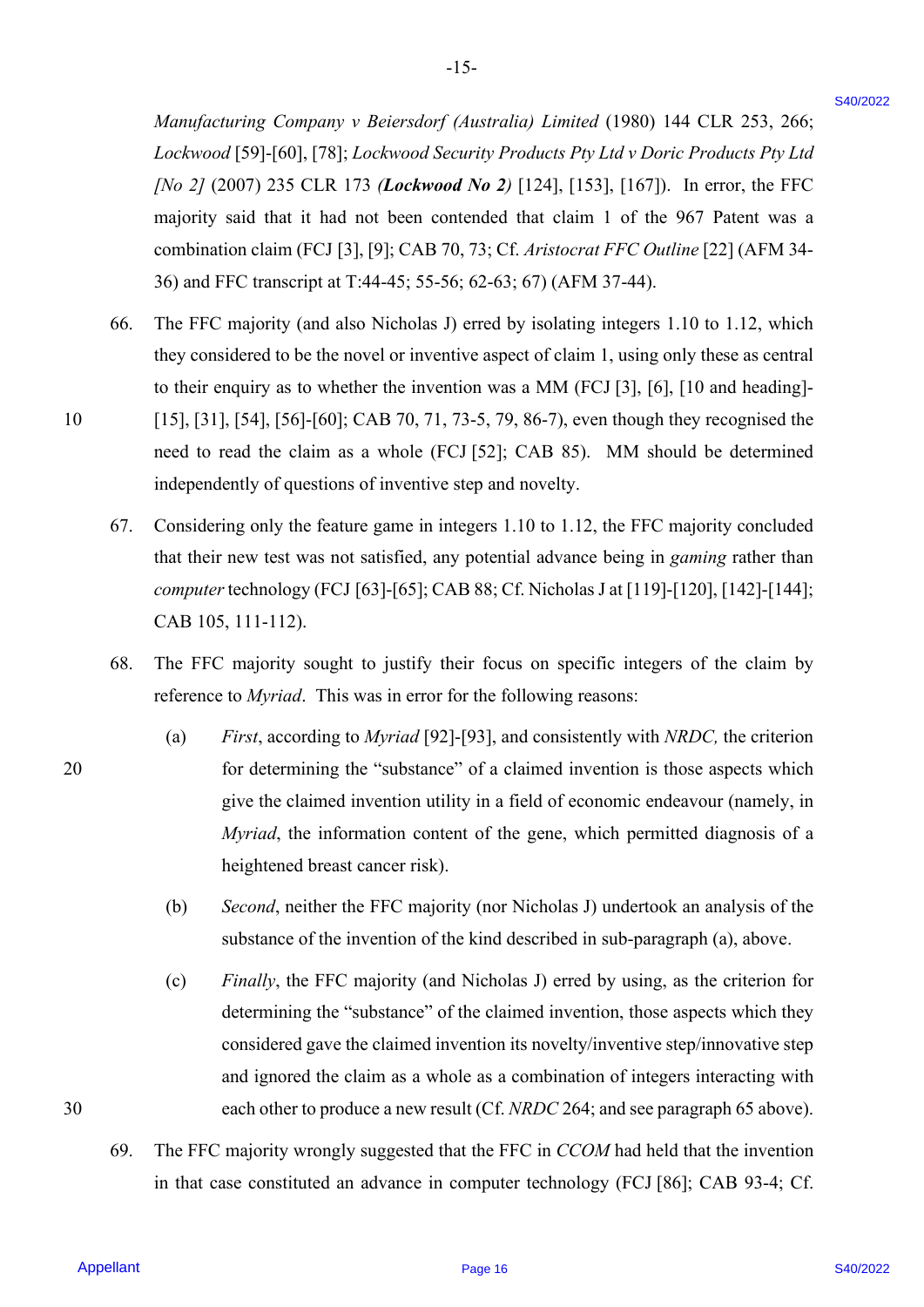*CCOM* 287C, 291C and 295B-C). The FFC majority declined to follow the decisions in CCOM 287C, 291C and 295B-C). The FFC majority declined to follow the decisions in *Konami* and *Neurizon* (FCJ [66]; CAB 88) because their new test was not satisfied in Konami and Neurizon (FCJ [66]; CAB 88) because their new test was not satisfied in either case: *"the question of computer implementation was not addressed"* in *Konami*  either case: "the question of computer implementation was not addressed" in Konami (FCJ [80]; CAB 92); no advance in computer technology was identified in *Neurizon*  (FCJ [80]; CAB 92); no advance in computer technology was identified in Neurizon (FCJ [86]; CAB 93-4). (FCJ [86]; CAB 93-4).

-16- -16-

70. Finally, the FFC majority in acknowledging that their "*Proposed Alternative Approach*", Finally, the FFC majority in acknowledging that their "Proposed Alternative Approach", the new test in FCJ [26]-[27] (CAB 78), "*is likely to overlap with the question of novelty*" ([FCJ [93]; CAB 95) disclosed further error (see paragraphs 17, 21, 27, 42, above).MM ({FCJ [93]; CAB 95) disclosed further error (see paragraphs 17, 21, 27, 42, above). MM is concerned with the "*the boundaries of patentability*" (*Myriad* [18]). The new test 10 wrongly overlaps the enquiry into patentable *subject matter* (ie into MM under wrongly overlaps the enquiry into patentable subject matter (ie into MM\_ under s 18(1A)(a)) with the separate and distinct inquiries into any *advance* over the prior art (ie the inquiries into novelty and innovative step under s  $18(1A)(b)$ ). 70.

#### *The decision of the FFC – Nicholas J in dissent* The decision of the FFC — Nicholas J in dissent

- 71. Nicholas J rightly rejected the new test of the FFC majority, concluding *"it is not*  Nicholas <sup>J</sup> rightly rejected the new test of the FFC majority,concluding "it is not *appropriate to adopt an excessively rigid or formulaic approach"* to determining MM appropriate to adopt an excessively rigid or formulaic approach" to determining MM (FCJ [110], [116]; CAB 101, 104), consistently with *Myriad* [21 last sentence], [26]-[28]. (FCJ [110], [116]; CAB 101, 104), consistently with Myriad [21 last sentence], [26]-[28].71.
- 72. Nicholas J correctly held that there is no requirement for *"an advance in the field of*  Nicholas <sup>J</sup> correctly held that there is no requirement for "an advance in the field of *computer technology"* (FCJ [116]-[120]; CAB 104-5). There is a long line of authority computer technology" (FCJ [116]-[120]; CAB 104-5). There is a long line of authority to the contrary - see paragraphs 25 to 29, above, and *Burroughs Corporation (Perkins')*  to the contrary - see paragraphs 25 to 29, above, and Burroughs Corporation (Perkins') 20 *Application* [1974] RPC 147 at 160.30. As Nicholas J observed, the law has long Application [1974] RPC 147 at 160.30. As Nicholas <sup>J</sup> observed, the law has long recognised that "*a computer implemented scheme or idea…may be patentable even*  recognised that "a computer implemented scheme or idea...may be patentable even *though the relevant technical contribution resides in the scheme or idea rather than in*  though the relevant technical contribution resides in the scheme or idea rather than in *the workings of the computer*" (FCJ [116]-[120]; CAB 104-5). the workings of the computer" (FCJ [116]-[120]; CAB 104-5). 72.
- 73. Nicholas J fell into error, however, by adopting the erroneous reasoning in *Research*  Nicholas <sup>J</sup> fell into error, however, by adopting the erroneous reasoning in Research *Affiliates*, *RPL*, *Encompass* and *Rokt* (see paragraphs 32 to 53, above) and seeking to Affiliates, RPL, Encompass and Rokt (see paragraphs 32 to 53, above) and seeking to incorporate into the application of the *NRDC* criteria, as rules, concepts from the UK/EU incorporate into the application of the NRDC criteria, as rules, concepts from the UK/EU and US law which are foreign to the principles of MM developed by this Court. In so and US law which are foreign to the principles of MM developed by this Court. In so doing, Nicholas J (FCJ [110], [112] [115], [117]; CAB 101-2, 104-5) wrongly equated doing, Nicholas J (FCJ [110], [112] [115], [117]; CAB 101-2, 104-5) wrongly equated the question identified by this Court in *NRDC* at 277, as to the presence of an artificially the question identified by this Court in NRDC at 277, as to the presence of an artificially 30 created state of affairs, with the enquiry in *Research Affiliates* at [115]-[119], as to created state of affairs, with the enquiry in Research Affiliates at [115]-[119], as to whether the claimed invention resulted in a technical innovation, technical contribution whether the claimed invention resulted in a technical innovation, technical contribution or technical effect (see also *RPL* [100]). or technical effect (see also RPL [100]). CCOM 287C, 291C and 295B-C). The FFC anjointy declined to follow the decisions in *Sonard and Northern* (C1) (16) (CN1 86) because their two sites uses to matched the constraint of the constraint the constraint of the con 73.

30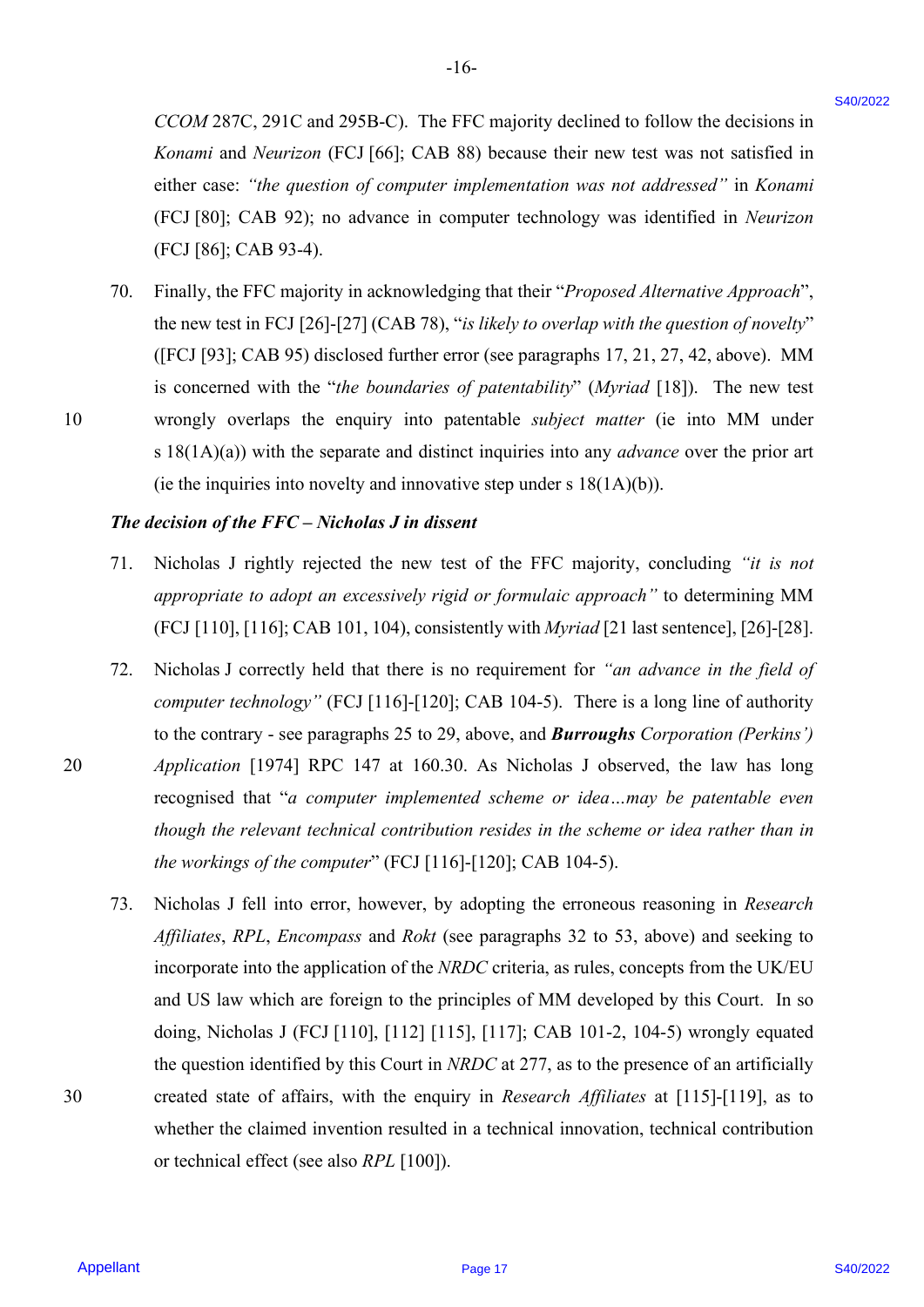74. The approach of Nicholas J differed from that stated by the FFC (of which Nicholas J was a member) in each of *RPL*, *Encompass* and *Rokt*, and of the FFC majority in this case (see paragraph 64, above). Whilst the FFC in *Research Affiliates* (see *RPL* [99]) did not paragraph 64, above). Whilst the FFC in Research Affiliates (see RPL [99]) did not expressly confine itself to an improvement in computers (Cf. *RPL* [96]), Nicholas J stated expressly confine itself to an improvement in computers (Cf.RPL [96]), Nicholas <sup>J</sup> stated expressly that "[t]here may well be a technological innovation in the field of technology *to which the invention belongs even though it cannot be said that there has been some*  to which the invention belongs even though it cannot be said that there has been some *technological innovation in the field of computers"* (FCJ [116], emphasis added; CAB technological innovation in the field of computers" (FCJ [116], emphasis added; CAB 104), and that the claimed invention would comprise a MM if it involved "*a technical*  104), and that the claimed invention would comprise <sup>a</sup> MM if it involved "a technical contribution to the field of gaming technology" (FCJ [120], [124], [142], [143]; CAB 105-10 6, 111; Cf. FCJ [64]-[65], [87]; CAB 88, 94). 6, 111;Cf. FCJ [64]-[65], [87]; CAB 88, 94). 24. The approach of Nicholas 1 differed from that stated by the FFC (of which Nicholas 1 was<br>a member of notice of *RP*, *Association* and *RD* and of the *UVC remember in the case (e.g. 1991*) and and<br>paragraph is cleare 74.

-17- -|7-

- 10
	- 75. Nicholas J did not identify what constitutes a *"mere scheme",* nor why the claimed Nicholas J did not identify what constitutes a "mere scheme", nor why the claimed invention was not to an EGM or a patentable combination. invention was not to an EGM or <sup>a</sup> patentable combination. 75.
	- 76. Nicholas J wrongly rejected *"the two step approach"* of the primary judge (FCJ [135]; Nicholas <sup>J</sup> wrongly rejected "the two step approach" of the primary judge (FCJ [135]; CAB 110), saying he would have remitted the matter for consideration of whether any CAB 110), saying he would have remitted the matter for consideration of whether any claims, including claim 1, involved a technical contribution in the field of gaming claims, including claim 1, involved a technical contribution in the field of gaming technology (FCJ [142]-[144]; CAB 111-12). This was in error for the reasons in technology (FCJ [142]-[144]; CAB 111-12). This was in error for the reasons in paragraph 35, above. paragraph 35, above. 76.

# The FFC majority failed to apply the reasoning required by this Court in NRDC, Apotex and *Myriad* Myriad

- 20 77. The FFC majority accepted that claim 1 was within the existing boundaries of the concept of MM (FCJ [62]; CAB 87; *Myriad* [23], [28]). However, contrary to the reasoning of this Court in *NRDC*, *Apotex* and *Myriad,* the FFC majority wrongly held that *"the general*  this Court in NRDC, Apotex and Myriad, the FFC majority wrongly held that "the general *principles of patentability"* do not apply to *"computer-implemented inventions"* principles of patentability" do not apply to "computer-implemented inventions" (FCJ [26]-[27]; CAB 78). (FCJ [26]-[27]; CAB 78). 20 (77.
- 78. The FFC majority's new test is not based on analogical reasoning from established legal The FFC majority's new test is not based on analogical reasoning from established legal principle. Instead, it seeks to give effect to a new policy consideration, identified only by principle. Instead, it seeks to give effect to <sup>a</sup> new policy consideration, identified only by the FFC majority as "the encouragement of novel uses of computers to advance computer *technology"* (FCJ [93]; CAB 95). As discussed in the authorities in paragraphs 17, 21, technology" (FCJ [93]; CAB 95). As discussed in the authorities in paragraphs 17, 21, 27, 42, above, MM should not involve considerations of novelty or obviousness. It is the 27, 42, above, MM should not involve considerations of novelty or obviousness. It is the 30 specific grounds of novelty and inventive step in s 18(1)(b) of the *Act* that should be used specific grounds of novelty and inventive step in <sup>s</sup> 18(1)(b) of the Act that should be used to filter out claimed inventions that fail to satisfy those criteria. to filter out claimed inventions that fail to satisfy those criteria. 78.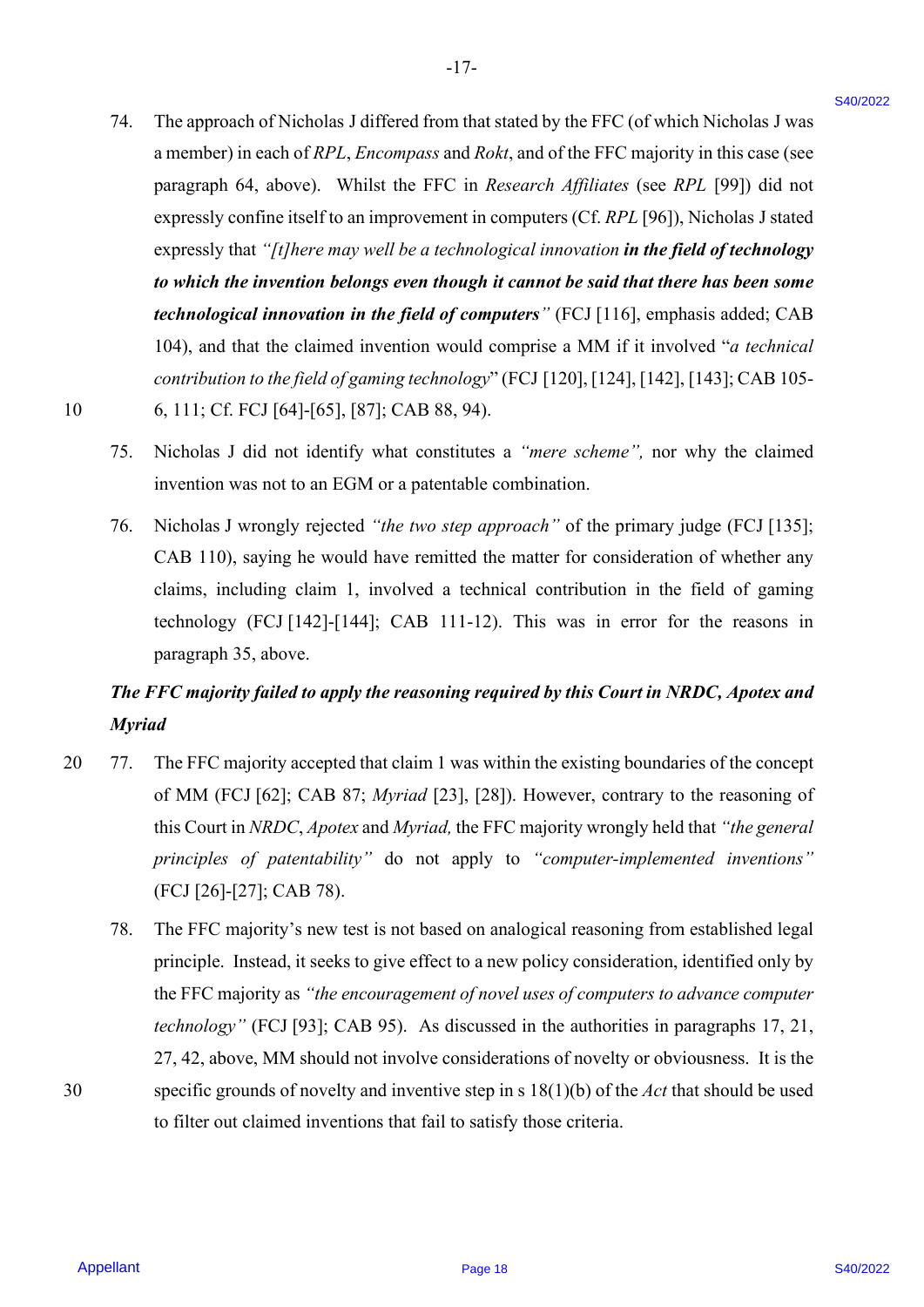79. This reasoning by the FFC majority is an attempt to "*fetter*" by unnecessary constraints This reasoning by the FFC majority is an attempt to "fetter" by unnecessary constraints the patentability of an invention falling within existing boundaries of the concept of MM. the patentability of an invention falling within existing boundaries of the concept of MM. 79.

-18- -18-

- 80. Consistently with this Court in *Apotex* (see paragraph 17, above) there is no foundation Consistently with this Court in Apotex (see paragraph 17, above) there is no foundation for *"computer-implemented inventions"* to be subjected to "*contrived constraints*" (*Grant*  for "computer-implemented inventions " to be subjected to "contrived constraints" (Grant [8]) or treated differently from other patent eligible subject matter. The *Act* contains no [8]) or treated differently from other patent eligible subject matter. The Act contains no reference to *"computer-implemented inventions"* or their exclusion. The constraints reference to "computer-implemented inventions" or their exclusion. The constraints identified by the FFC below are not an appropriate substitute for assessing whether the identified by the FFC below are not an appropriate substitute for assessing whether the invention is a mere scheme and, if so, whether there is something more, perhaps in its invention is <sup>a</sup> mere scheme and, if so, whether there is something more, perhaps in its implementation, that renders it a MM. 80.
- 10 81. The FFC majority defined a computer in terms that encompass, practically, any device The FFC majority defined a computer in terms that encompass, practically, any device containing a processor and memory (FCJ [32], [34]; CAB 79-80), which, under their new containing a processor and memory (FCJ [32], [34]; CAB 79-80), which, under their new test, will be excluded from patentability, if it only results in an advance in areas *other*  test, will be excluded from patentability, if it only results in an advance in areas other than computer technology. This will have significant ramifications for industry, affecting than computer technology. This will have significant ramifications for industry, affecting manufacturers of a wide range of goods, as diverse as digital clocks (FCJ [90]; CAB 95), manufacturers of <sup>a</sup> wide range of goods, as diverse as digital clocks (FCJ [90]; CAB 95), refrigerators (FCJ [120]; CAB 105), writing instruments (PJ [102]; CAB 36) and EGMs, refrigerators (FCJ [120]; CAB 105), writing instruments (PJ [102]; CAB 36) and EGMs, indeed the whole Internet of Things (see generally, IP Forum Issue 127, at page 38 indeed the whole Internet of Things (see generally, IP Forum Issue 127, at page 38 column 1 [2]-[3]). column <sup>1</sup> [2]-[3]). 29. This reasoning by the FFC empirity is an attention "ferre" by unnecessary constraints are the poles and the poles and the poles and the poles and the poles and the poles and the poles and the poles and the poles and t 1081.

#### *The new test – rigid and formulaic contrary to NRDC, Apotex and Myriad* The new test — rigid and formulaic contrary to NRDC, Apotex and Myriad

- 82. In not applying the breadth of the concept of MM developed in *NRDC*, *Apotex* and In not applying the breadth of the concept of MM developed in NRDC, Apotex and 20 *Myriad*, the FFC majority erred by articulating a rigid formula, to determine if computer-Myriad, the FFC majority erred by articulating <sup>a</sup> rigid formula, to determine if computerimplemented inventions are a MM (FCJ [26]-[27]; CAB 78). implemented inventions are <sup>a</sup> MM (FCJ [26]-[27]; CAB 78). 82. 20
	- 83. In *NRDC* at 271, this Court held that "[i]t would be unsound to the point of folly" to attempt to place on the concept of MM *"the fetters of an exact verbal formula"*. In attempt to place on the concept of MM "the fetters of an exact verbal formula". In *Apotex*, Crennan and Kiefel JJ at [224] observed that *"any attempt to define…the*  Apotex, Crennan and Kiefel JJ at [224] observed that "any attempt to define...the expression "manner of manufacture"...is bound to fail" (see also Hayne J [82], Gageler J [309]). In *Myriad* at [5], French CJ, Kiefel, Bell and Keane JJ warned against *"the use*  [309]). In Myriad at [5], French CJ, Kiefel, Bell and Keane JJ warned against "the use of any verbal formula in lieu of "manner of manufacture"" (see also Myriad [18]-[20]; *CCOM* 289D; *Research Affiliates* [117]; *RPL* [98]; *Encompass* [79]-[83], [90]). CCOM 289D; Research Affiliates [117]; RPL [98]; Encompass [79]-[83], [90]). 83.

#### *The FFC majority's new test detracts from coherence* The FFC majority's new test detractsfrom coherence

30 84. The new test detracts from coherence of the law in relation to MM (*Myriad* [28](4), [30]). The new test detracts from coherence of the law in relation to MM (Myriad [28](4), [30]). It leads to the logical *"anomaly"* in PJ [102] (CAB 36) that a mechanical equivalent to It leads to the logical "anomaly" in PJ [102] (CAB 36) that a mechanical equivalent to the invention claimed would be patent eligible, but the invention claimed would not; a the invention claimed would be patent eligible, but the invention claimed would not; a 30.84.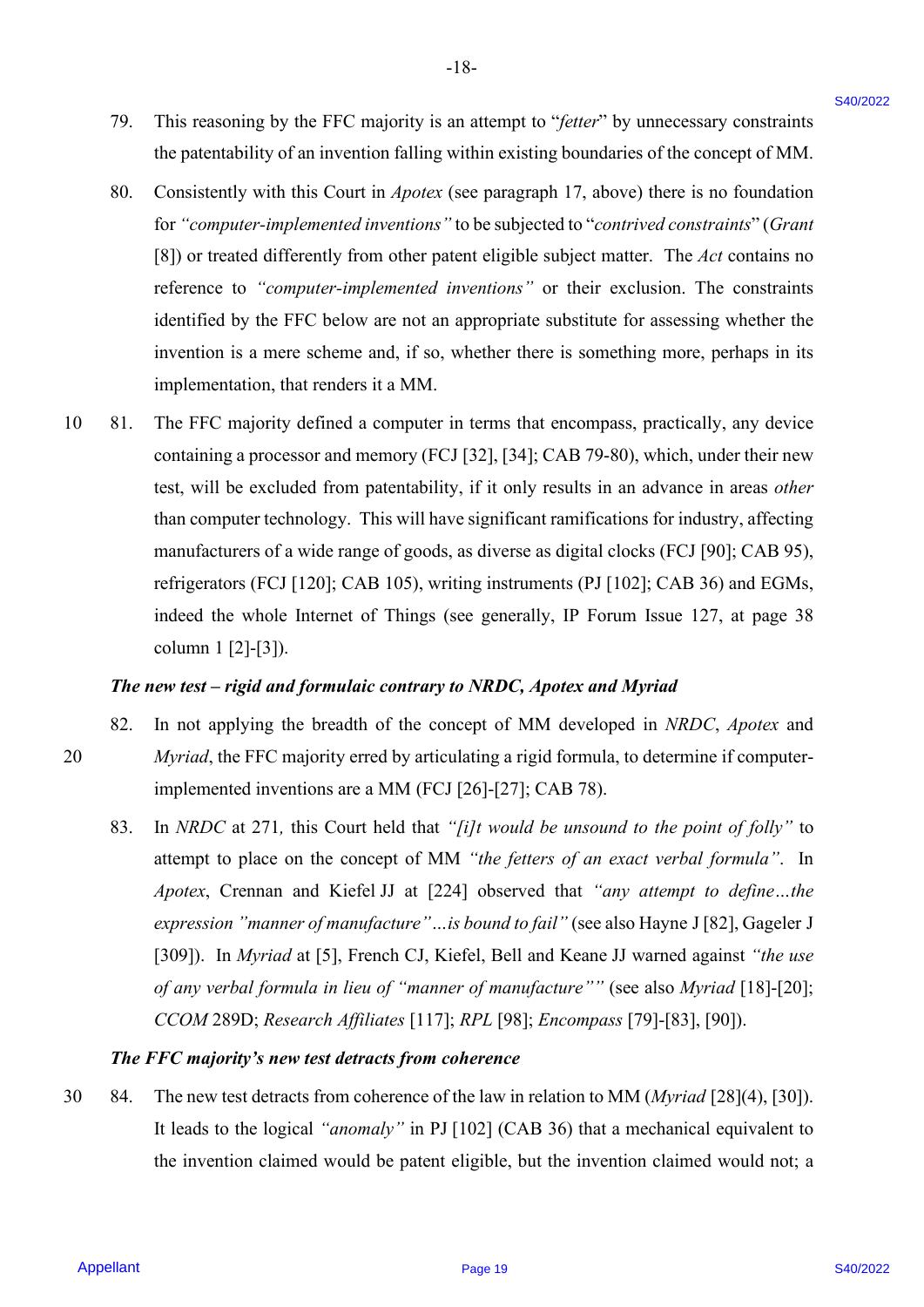matter the FFC majority acknowledged but said was a *"disjunct"* (FCJ [88], [90]-[91]; matter the FFC majority acknowledged but said was a "disjunct" (FCJ [88], [90]-[91]; CAB 94-5). As the primary judge observed, that anomaly is antithetical to the CAB 94-5). As the primary judge observed, that anomaly is antithetical to the encouragement of invention/innovation (PJ [102]; CAB 36) (Cf. the objects clause of encouragement of invention/innovation (PJ [102]; CAB 36) (Cf. the objects clause of s 2A of the *Act*). There is no logical or normative distinction for differing treatment <sup>s</sup> 2A of the Act). There is no logical or normative distinction for differing treatment between mechanical devices and their electronic equivalents. The existence of this between mechanical devices and their electronic equivalents. The existence of this *"disjunct"* detracts from coherence of the law (*Myriad* [30]; *Apotex* [44], [281]-[282], "disjunct" detracts from coherence of the law (Myriad [30]; Apotex [44], [281]-[282], [314]). The FFC majority has created incoherence in the law by taking a view contrary [314]). The FFC majority has created incoherence in the law by taking <sup>a</sup> view contrary to *Konami* and *Neurizon* and in circumstances where the Commissioner has previously to Konami and Neurizon and in circumstances where the Commissioner has previously granted over 1,500 patents in the gaming field (PJ [11]; CAB 10-11). granted over 1,500 patents in the gaming field (PJ [11]; CAB 10-11). matter the FFC majority acknowledged bat said was a "disjoner" (FCJ [85], [90]-901].<br>
CAU 34.5. As the premery judicip denotes the material of the area in the state of the state of the control and in the state of the stat

-19- -19-

#### 10 *The determination that the claimed invention was not a MM is wrong* <sup>10</sup> The determination that the claimed invention was not a MM is wrong

- 85. Applying the general principles of patentability (paragraphs 16-22, above), the invention, Applying the general principles of patentability (paragraphs 16-22, above), the invention, so far as claimed in claim 1, was properly found by the primary judge to be a MM. so far as claimed in claim 1, was properly found by the primary judge to be <sup>a</sup> MM. 85.
- 86. The primary judge at PJ [95] (CAB 33-4) rightly found that the invention, so far as The primary judge at PJ [95] (CAB 33-4) rightly found that the invention, so far as claimed in claim 1, is a MM: see paragraph 56, above. The primary judge's claimed in claim 1, is <sup>a</sup> MM: see paragraph 56, above. The primary judge's characterisation of the claimed invention was undertaken, as a matter of substance, characterisation of the claimed invention was undertaken, as a matter of substance, consistently with the approach in *Myriad* at [92]-[93], by reference to *"the subject matter*  consistently with the approach in Myriad at [92]-[93], by reference to "the subject matter of the claims", having regard to "the utility of the claimed invention" in a field of economic endeavour. economic endeavour. 86.
- 87. That the primary judge's approach in the present case represented an orthodox application That the primary judge's approach in the present case represented an orthodox application 20 of the general principles of patentability, set down in *NRDC* and *Myriad*, is apparent when the FFC's analysis in *CCOM* 295C is applied to the present case: 87.
	- (a) a relevant field of economic endeavour is gaming; (a) a relevant field of economic endeavour is gaming;
	- (b) the end result achieved is an EGM which provides a feature game having (b) the end result achieved is an EGM which provides a feature game having specific characteristics, including that it meets relevant regulatory standards; and
	- (c) the mode or manner of obtaining this, which provides particular utility in (c) the mode or manner of obtaining this, which provides particular utility in achieving the end result, is the particular combination of hardware, firmware achieving the end result, is the particular combination of hardware, firmware and software functionality described in PJ [96] (CAB 34-5), each element and software functionality described in PJ [96] (CAB 34-5), each element interacting with each other. interacting with each other.
	- 88. This Court in *Lockwood No 2* [59]-[60] and [66] (relied upon by the primary judge at PJ 88.
- 30 [101]; CAB 35-6) emphasised the distinction between the *idea* or concept or principle [101]; CAB 35-6) emphasised the distinction between the idea or concept or principle informing an invention and the *means* of carrying it out or embodying it in a manner of informing an invention and the means of carrying it out or embodying it in <sup>a</sup> manner of 30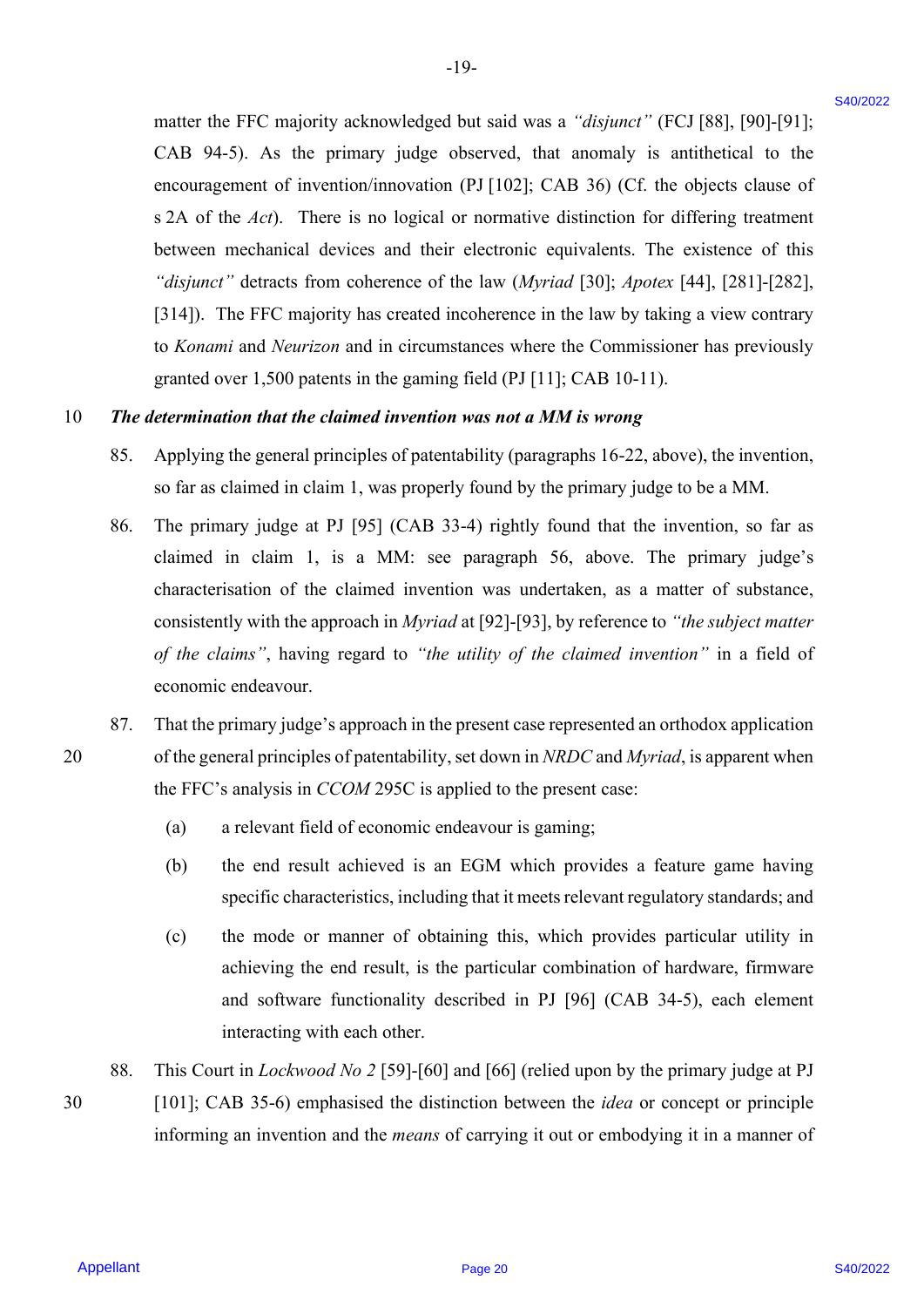new manufacture, saying that *"manner of manufacture"* requires *"something of a*  new manufacture, saying that "manner of manufacture" requires "something of <sup>a</sup> *corporeal and substantial nature"*. The claimed invention clearly satisfies these matters. corporeal and substantial nature". The claimed invention clearly satisfies these matters.

-20- -20-

- 89. To find otherwise, the FFC had to, *first*, erect an exclusion for inventions involving a To find otherwise, the FFC had to, first, erect an exclusion for inventions involving <sup>a</sup> computer from the general principles of patentability and, *second*, devise new fetters computer from the general principles of patentability and, second, devise new fetters contrary to these general principles of patentability. The FFC majority imposed a contrary to these general principles of patentability. The FFC majority imposed <sup>a</sup> requirement of "an advance in computer technology". Nicholas J imposed a requirement of "a technical contribution" or "technological innovation" in the field of technology to which the invention belongs. In doing so, the FFC fell into error by characterising the which the invention belongs. In doing so, the FFC fell into error by characterising the claimed invention by reference to perceived novelty conferring or inventive integers as claimed invention by reference to perceived novelty conferring or inventive integers as 10 opposed to by reference to the invention *"so far as claimed"* (s 18, the *Act*). opposed to by reference to the invention "so far as claimed" (s 18, the Act). EVA manufacture, saying that "somete of monofoncer" requires "something of a<br>
something of a<br>
SAD To find sthew shows<br>obtained state to mean the channel of the channel state for the channel state<br>
SAD To find sthew is the 89.
	- 90. The FFC's approach in the present case is not an outlier. It is the culmination of a flawed approach to "computer-implemented inventions" that started with the FFC's decision in approach to "computer-implemented inventions" that started with the FFC's decision in *Research Affiliates* and was further developed in *RPL*, *Encompass* and *Rokt*. Research Affiliates and was further developed in RPL, Encompass and Rokt. 90.
	- 91. This Court ought to overrule the FFC's approach as being contrary to the general This Court ought to overrule the FFC's approach as being contrary to the general principles of patentability identified by this Court as arising under s 6 of the *Statute of* principles of patentability identified by this Court as arising under <sup>s</sup> <sup>6</sup> of the Statute of *Monopolies* and the *Act*. Monopolies and the Act. 91.

#### **Part VII: Orders sought** Part VII: Orders sought

- 92. The appeal be allowed with costs. The appeal be allowed with costs. 92.
- 93. The orders made by the FFC on 6 December 2021 be set aside and, in lieu thereof, the 20 appeal to the FFC be dismissed with costs. appeal to the FFC be dismissed with costs. 93.

#### **Part VIII: Oral argument** Part VII: Oral argument

94. The appellant estimates that approximately 3 hours will be required for its oral argument. The appellant estimates that approximately <sup>3</sup> hours will be required for its oral argument.94.

Dated: 20 April 2022 Dated: 20 April 2022

....................................

**David Shavin QC**  David Shavin QC **Counsel for the appellant** Counsel for the appellant 30 Tel: (03) 9225 7970 Tel: (03) 9225 7970 Email: david@shavin.com.au Email: david@shavin.com.au

30

20

This submission was prepared by David Shavin QC, Cynthia Cochrane SC, Peter Creighton-This submission was prepared by David Shavin QC, Cynthia Cochrane SC, Peter Creighton-Selvay and Wen Wu of counsel. Selvay and Wen Wu of counsel.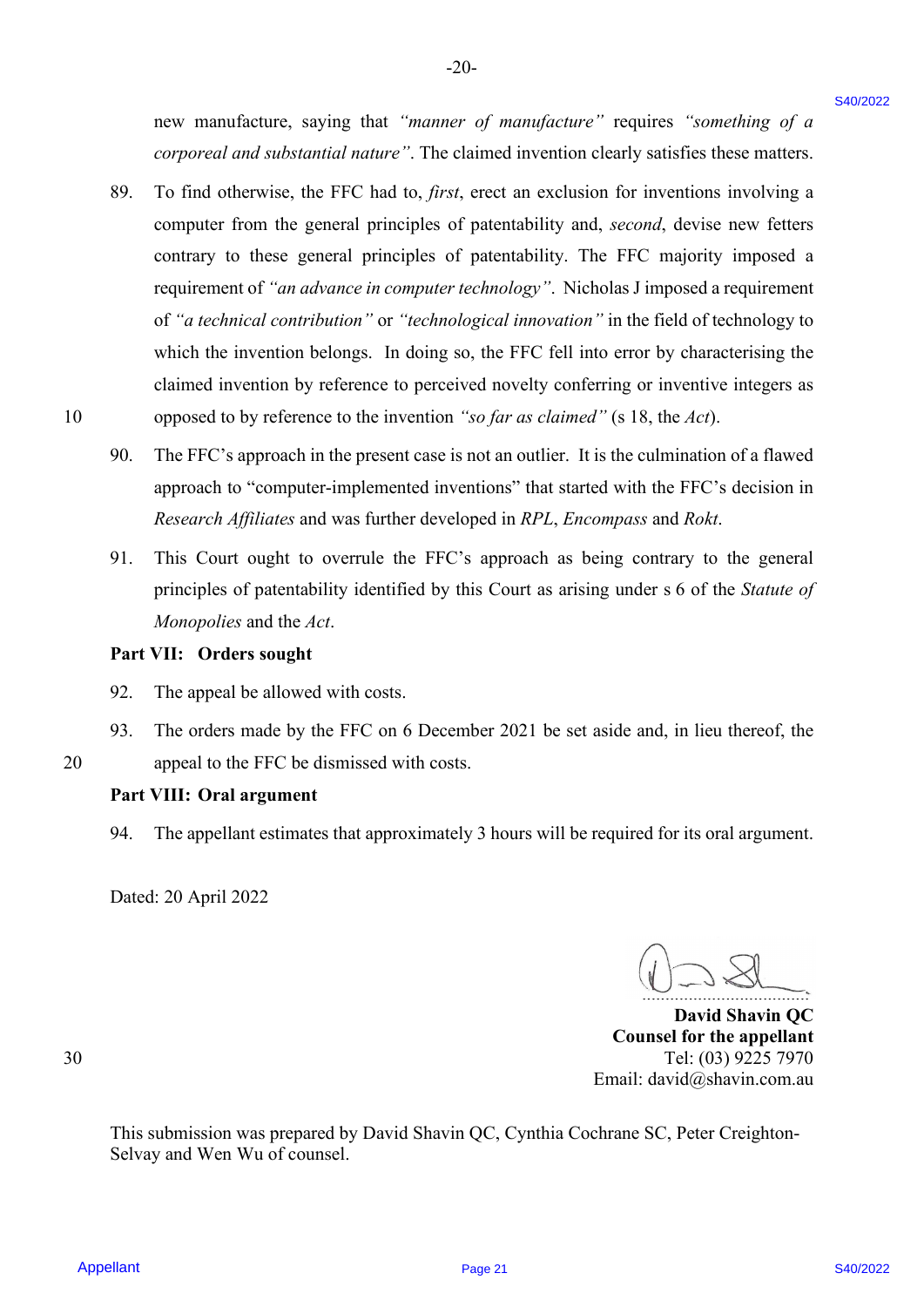## **ANNEXURE** ANNEXURE

-21- -21-

#### **RELEVANT STATUTORY PROVISIONS** RELEVANT STATUTORY PROVISIONS

#### *PATENTS ACT 1990* **(CTH)** PATENTS ACT 1990 (CTH)

#### **2A Object of this Act** 2A Object of this Act

 The object of this Act is to provide a patent system in Australia that promotes The object of this Act is to provide <sup>a</sup> patent system in Australia that promotes economic wellbeing through technological innovation and the transfer and economic wellbeing through technological innovation and the transfer and dissemination of technology. In doing so, the patent system balances over time the dissemination of technology. In doing so, the patent system balances over time the 10 interests of producers, owners and users of technology and the public. <sup>10</sup> interests of producers, owners and users of technology and the public. **ANNEXT STATUTORY PROVISIONS**<br> **PATENTS ACT 1999 (CTH)**<br> **2A.** Object of this Act is to provide a patent system in Anstralia that promotes<br> **2A.** Object of this Act is to provide a patent system in Anstralia that promotes

#### **18 Patentable inventions** 18 Patentable inventions

### Patentable inventions for the purposes of a standard patent

(1) Subject to subsection (2), an invention is a patentable invention for the purposes of (1) Subject to subsection (2), an invention is <sup>a</sup> patentable invention for the purposes of a standard patent if the invention, so far as claimed in any claim: <sup>a</sup> standard patent ifthe invention, so far as claimed in any claim:

(a) is a manner of manufacture within the meaning of section 6 of the Statute of (a) is a manner of manufacture within the meaning of section 6 of the Statute of Monopolies; and Monopolies; and

(b) when compared with the prior art base as it existed before the priority date of (b) when compared with the prior art base as it existed before the priority date ofthat claim: that claim:

- (i) is novel; and (i) is novel; and
- 20 (ii) involves an inventive step; and
	- (c) is useful; and (c) is useful; and

(d) was not secretly used in the patent area before the priority date of that claim by, (d) was not secretly used in the patent areabefore the priority date of that claim by, or on behalf of, or with the authority of, the patentee or nominated person or the patentee's or nominated person's predecessor in title to the invention. patentee's or nominated person's predecessor in title to the invention.

### *Patentable inventions for the purposes of an innovation patent* Patentable inventions for the purposes ofan innovation patent

(1A) Subject to subsections (2) and (3), an invention is a patentable invention for the (1A) Subject to subsections (2) and (3), an invention is a patentable invention for the purposes of an innovation patent if the invention, so far as claimed in any claim: purposes of an innovation patent if the invention, so far as claimed in any claim: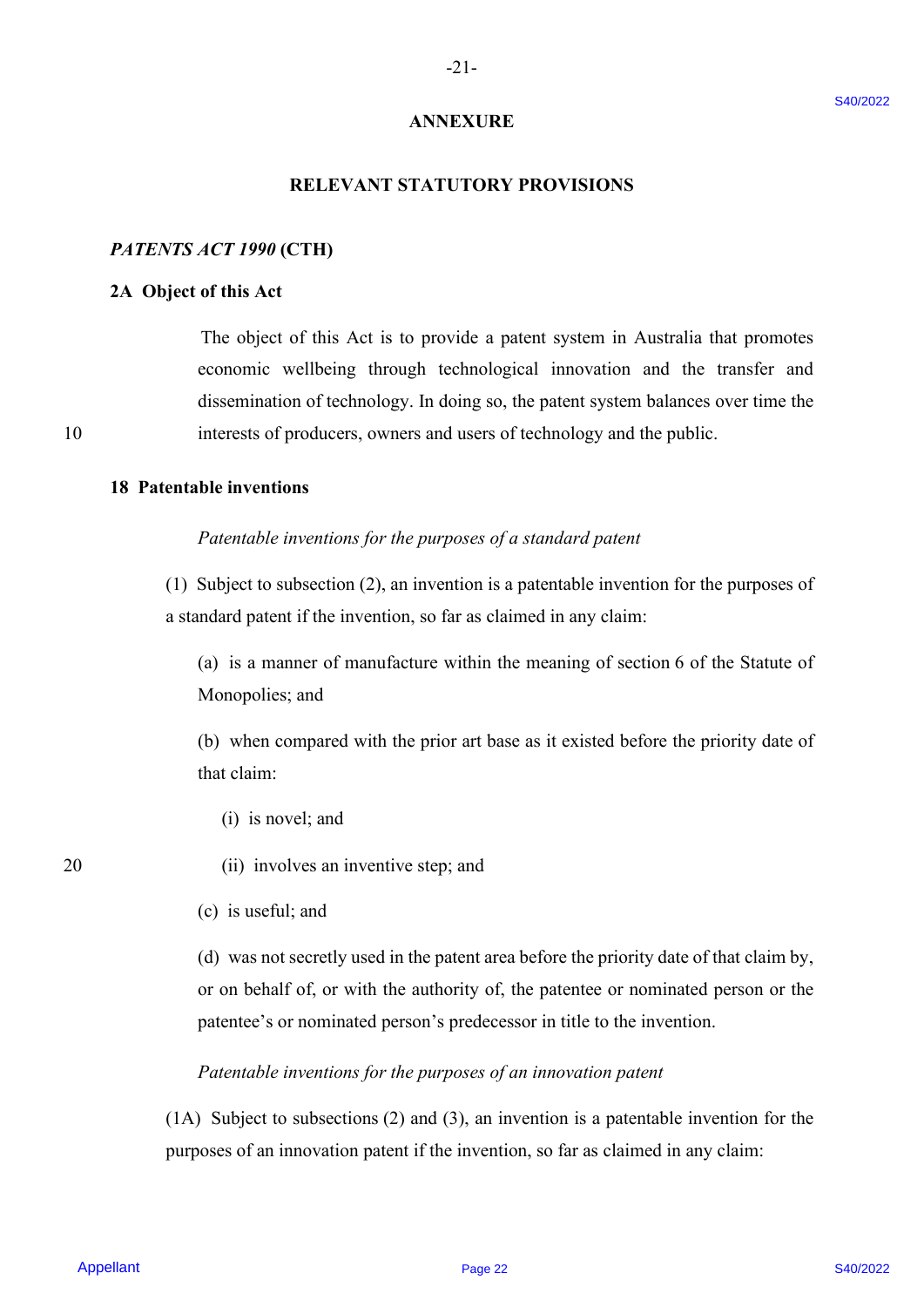(a) is a manner of manufacture within the meaning of section  $6$  of the Statute of Monopolies; and Monopolies; and

-22- -22-

- (b) when compared with the prior art base as it existed before the priority date (b) when compared with the prior art base as it existed before the priority date of that claim: of that claim:
	- (i) is novel; and (1) is novel; and
	- (ii) involves an innovative step; and (11) involves an innovative step; and
- (c) is useful; and (c) is useful; and

(d) was not secretly used in the patent area before the priority date of that claim (d) was not secretly used in the patent areabefore the priority date of that claim by, or on behalf of, or with the authority of, the patentee or nominated person or by, or on behalf of, or with the authority of, the patentee or nominated person or 10 the patentee's or nominated person's predecessor in title to the invention. 10 the patentee's or nominated person's predecessor in title to the invention.

> (2) Human beings, and the biological processes for their generation, are not patentable (2) Human beings, and the biological processes for their generation, are not patentable inventions. inventions.

*Certain inventions not patentable inventions for the purposes of an innovation*  Certain inventions not patentable inventions for the purposes ofan innovation *patent* patent

(3) For the purposes of an innovation patent, plants and animals, and the biological (3) For the purposes of an innovation patent, plants and animals, and the biological processes for the generation of plants and animals, are not patentable inventions. processes for the generation of plants and animals, are not patentable inventions.

(4) Subsection (3) does not apply if the invention is a microbiological process or a (4) Subsection (3) does not apply if the invention is <sup>a</sup> microbiological process or <sup>a</sup> product of such a process. product of such <sup>a</sup> process.

[*Note: see also sections 7 and 9.*] [Note: see also sections 7 and 9.]|

#### 20 *EUROPEAN PATENT CONVENTION* 20 EUROPEAN PATENT CONVENTION

#### ARTICLE 52 ARTICLE 52

(1) European patents shall be granted for any inventions, in all fields of technology, (1) European patents shall be granted for any inventions, in all fields of technology, provided that they are new, involve an inventive step and are susceptible of industrial provided that they are new, involve an inventive step and are susceptible of industrial application. application. (a) is a masser of manufacture within the meaning of section 6 of the Shatur of<br>
Moreoverlier, and<br>
(b) when compared with the prior art buse ns is existed before the priority due<br>
(b) is nowel, and<br>
(i) is rousel, and<br>
(

(2) The following in particular shall not be regarded as inventions within the meaning of (2) The following in particular shall not be regarded as inventions within the meaning of paragraph 1: paragraph 1:

- (a) discoveries, scientific theories and mathematical methods; (a) discoveries, scientific theories and mathematical methods;(b) aesthetic creations;
- (b) aesthetic creations;